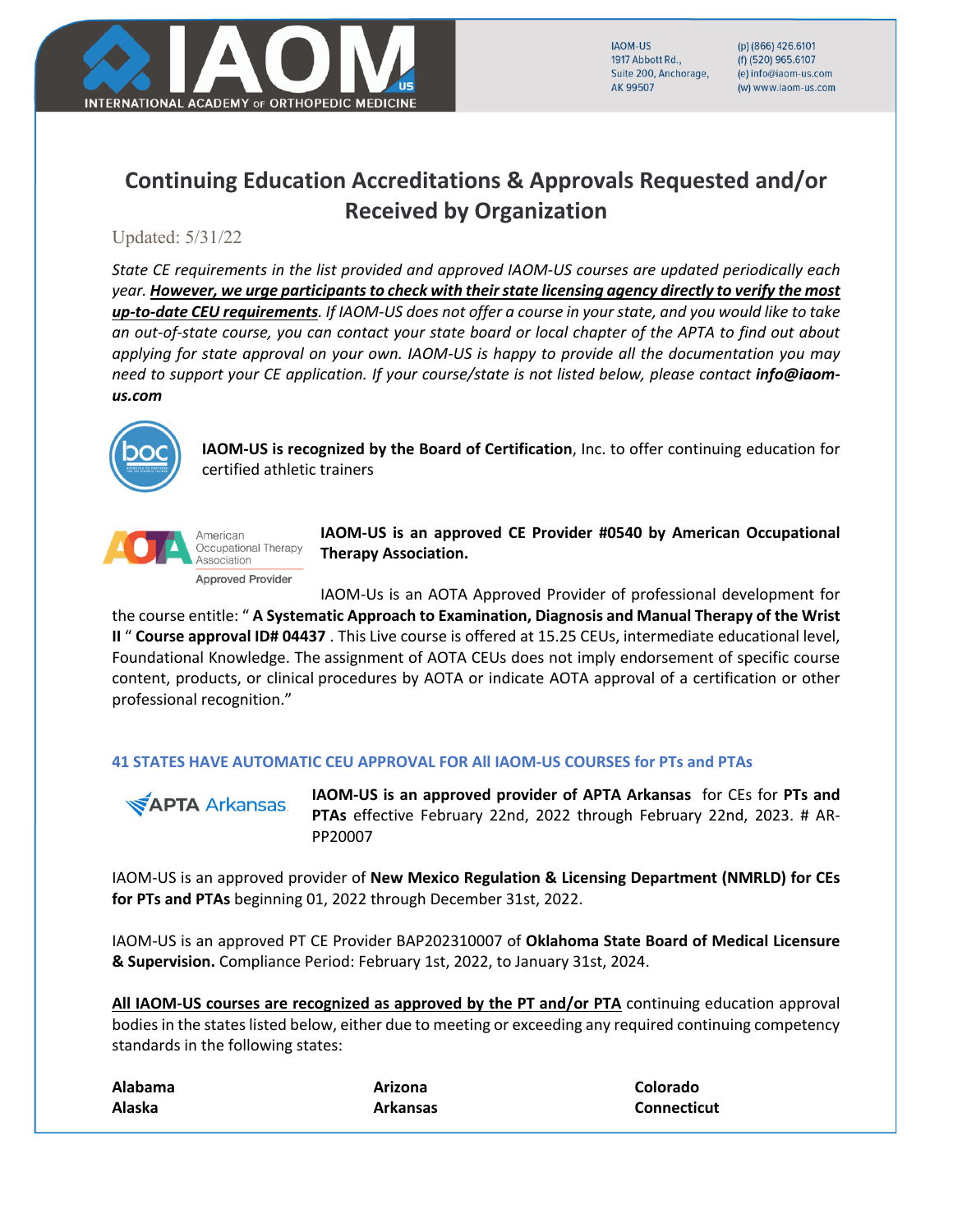

(p) (866) 426.6101  $(f)$  (520) 965.6107 (e) info@iaom-us.com (w) www.iaom-us.com

**Delaware District of Columbia Florida Georgia Hawaii Idaho Illinois Indiana Iowa Kansas Kentucky Maine**

**Maryland Massachusetts Michigan Mississippi Missouri Montana Nebraska New Hampshire New Mexico North Carolina North Dakota Oregon** 

**Pennsylvania Rhode Island South Carolina South Dakota Tennessee Utah Vermont Virginia Washington Wisconsin Wyoming**

*Please refer the list of courses below that are currently approved by APTA Chapters and other organizations.*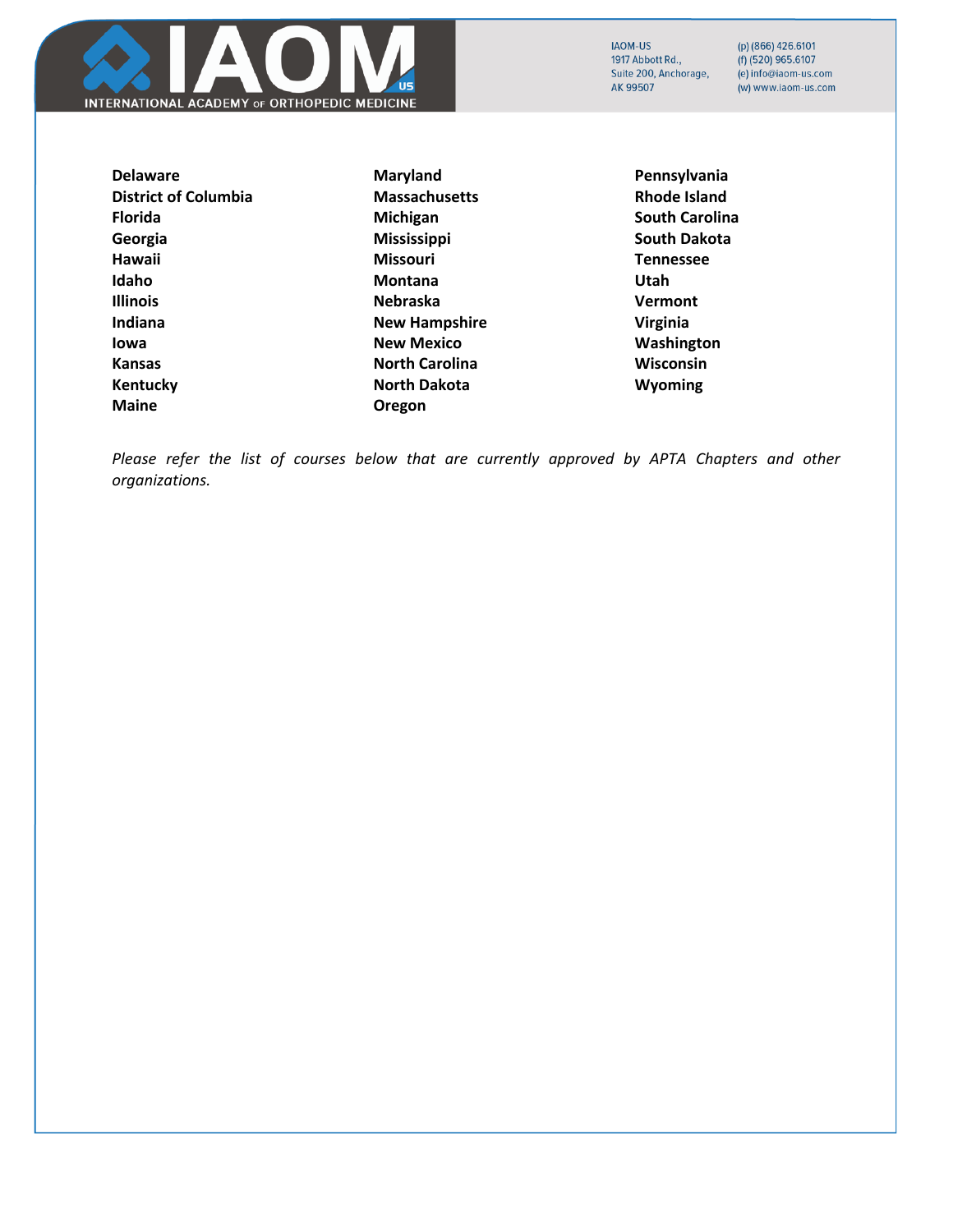

(p) (866) 426.6101<br>(f) (520) 965.6107<br>(e) info@iaom-us.com (w) www.iaom-us.com

**A**

| <b>Type</b> | <b>Name of the course</b>                                                                                      | <b>State</b>                                                           | <b>CCU's</b> | <b>Submission date or</b><br><b>Start date</b> | <b>Expiry date</b> |
|-------------|----------------------------------------------------------------------------------------------------------------|------------------------------------------------------------------------|--------------|------------------------------------------------|--------------------|
| <b>NEXT</b> | A Complete<br><b>Clinician's Approach</b><br>to Musculoskeletal<br>Management of<br><b>Cervical Pain</b>       | <b>Arkansas State</b><br><b>Board of</b><br>Physical<br><b>Therapy</b> | 16           | 01/06/2021                                     | ongoing            |
| <b>NEXT</b> | A Complete<br><b>Clinician's Approach</b><br>to Musculoskeletal<br>Management of<br><b>Knee Pain</b>           | <b>Arkansas State</b><br><b>Board of</b><br>Physical<br><b>Therapy</b> | 16           | 01/06/2021                                     | ongoing            |
| <b>NEXT</b> | A Complete<br>Clinician's Approach<br>to Musculoskeletal<br>Management of Hip<br>Pain                          | <b>Arkansas State</b><br><b>Board of</b><br>Physical<br>Therapy        | 16           | 01/06/2021                                     | ongoing            |
| <b>NEXT</b> | A Complete<br>Clinician's Approach<br>to Musculoskeletal<br>Management of Foot<br>and Ankle Pain               | <b>Arkansas State</b><br><b>Board of</b><br>Physical<br><b>Therapy</b> | 16           | 01/06/2021                                     | ongoing            |
| <b>NEXT</b> | A Complete<br>Clinician's Approach<br>to Musculoskeletal<br>Management of<br>Shoulder Pain                     | <b>Arkansas State</b><br><b>Board of</b><br>Physical<br>Therapy        | 16           | 01/06/2021                                     | ongoing            |
| <b>NEXT</b> | A Complete<br>Clinician's Approach<br>to Musculoskeletal<br>Management of<br><b>Thoracic Pain</b>              | <b>Arkansas State</b><br><b>Board of</b><br>Physical<br><b>Therapy</b> | 16           | 01/06/2021                                     | ongoing            |
| <b>NEXT</b> | A Complete<br>Clinician's Approach<br>to Musculoskeletal<br>Management of<br>Temporomandibular<br>Dysfunctions | <b>Arkansas State</b><br><b>Board of</b><br>Physical<br>Therapy        | 16           | 01/28/2021                                     | ongoing            |
|             |                                                                                                                |                                                                        |              |                                                |                    |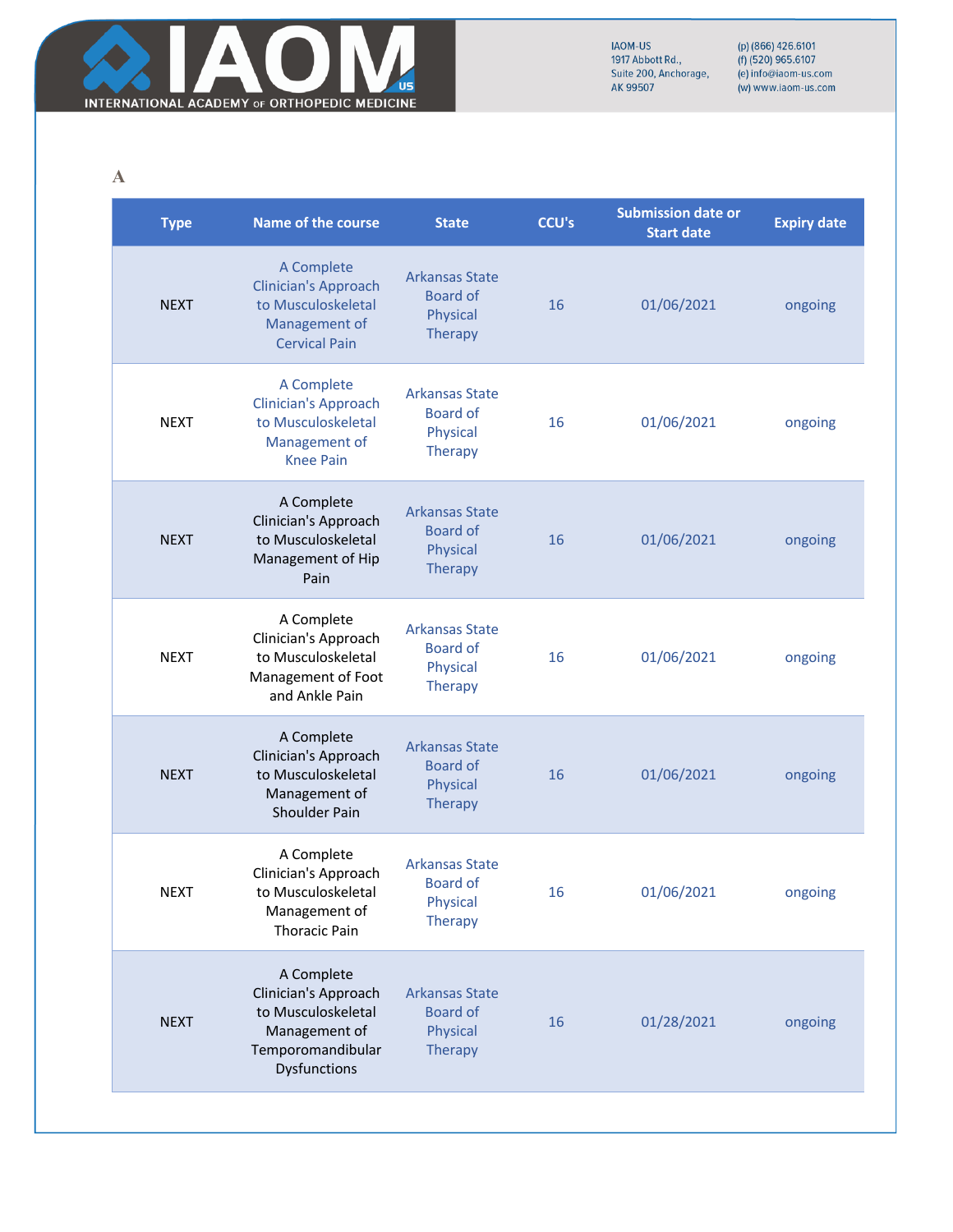

|                | <b>Webinar-Dry</b>                                                                                                            | <b>Arkansas State</b>                                                  |              |            |         |
|----------------|-------------------------------------------------------------------------------------------------------------------------------|------------------------------------------------------------------------|--------------|------------|---------|
| <b>WEBINAR</b> | Needling into the<br><b>Management of Hip</b><br><b>Arthorsis Pain</b>                                                        | <b>Board of</b><br>Physical<br><b>Therapy</b>                          | $\mathbf{1}$ | 02/22/2021 | ongoing |
| <b>WEBINAR</b> | <b>Webinar-Differential</b><br>Diagnosis of the HIP<br>Pain                                                                   | <b>Arkansas State</b><br><b>Board of</b><br>Physical<br>Therapy        | 0.92         | 02/22/2021 | ongoing |
| <b>WEBINAR</b> | Dry Needling for<br><b>Plantar Fasciitis: A</b><br>Case Study Webinar                                                         | <b>Arkansas State</b><br><b>Board of</b><br>Physical<br><b>Therapy</b> | 0.02         | 02/22/2021 | ongoing |
| <b>WEBINAR</b> | Temporomandibular<br><b>Joint Disorders</b>                                                                                   | <b>Arkansas State</b><br><b>Board of</b><br>Physical<br><b>Therapy</b> | 0.92         | 02/22/2021 | ongoing |
| <b>WEBINAR</b> | <b>Lumbar Epidural</b><br><b>Steroid Injections</b>                                                                           | <b>Arkansas State</b><br><b>Board of</b><br>Physical<br><b>Therapy</b> | 0.75         | 02/22/2021 | ongoing |
| <b>WEBINAR</b> | Shoulder<br>Arthroplasty: Rehab<br><b>Considerations for</b><br>both Anatomic and<br><b>Reverse Total</b><br><b>Shoulders</b> | <b>Arkansas State</b><br><b>Board of</b><br>Physical<br>Therapy        | 1.17         | 02/22/2021 | ongoing |
| <b>WEBINAR</b> | <b>Neural Mobilization</b><br>Concepts                                                                                        | <b>Arkansas State</b><br><b>Board of</b><br>Physical<br><b>Therapy</b> | $\mathbf{1}$ | 02/22/2021 | ongoing |
| <b>WEBINAR</b> | <b>Upper Quadrant</b><br><b>Neural Testing and</b><br>Management                                                              | <b>Arkansas State</b><br><b>Board of</b><br>Physical<br><b>Therapy</b> | 1.5          | 02/04/2021 | ongoing |
| <b>WEBINAR</b> | <b>Lower Quadrant</b><br><b>Neural Testing and</b><br>Management                                                              | <b>Arkansas State</b><br><b>Board of</b><br>Physical<br>Therapy        | 1.5          | 02/04/2021 | ongoing |
| LIVE           | Diagnosis and<br>Management of the<br><b>Knee</b>                                                                             | <b>Arkansas State</b><br><b>Board of</b><br>Physical<br><b>Therapy</b> | 8.5          | 12/30/2020 | ongoing |
|                |                                                                                                                               |                                                                        |              |            |         |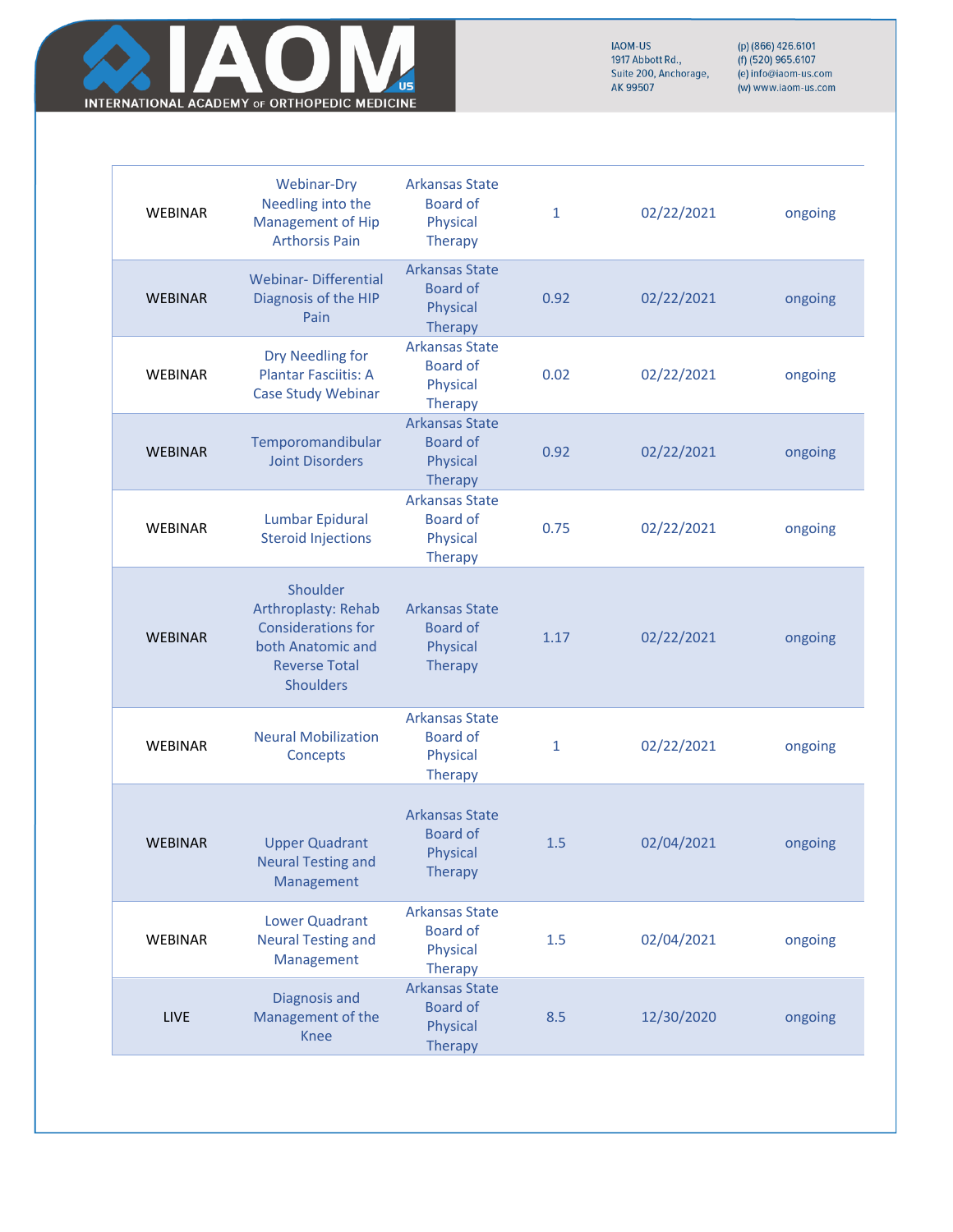

| LIVE          | <b>DIAGNOSIS AND</b><br><b>MANAGEMENT OF</b><br>THE SHOULDER AND<br><b>SHOULDER GIRDLE</b> | <b>Arkansas State</b><br><b>Board of</b><br>Physical<br>Therapy        | 8    | 12/30/2020 | ongoing |
|---------------|--------------------------------------------------------------------------------------------|------------------------------------------------------------------------|------|------------|---------|
| <b>ONLINE</b> | Diagnosis and<br>Management of the<br><b>Lumbosacral Spine</b><br>and Sacroiliac Joint     | <b>Arkansas State</b><br><b>Board of</b><br>Physical<br>Therapy        | 8    | 12/30/2020 | ongoing |
| <b>ONLINE</b> | Diagnosis and<br>Management of the<br><b>Foot and Ankle</b>                                | <b>Arkansas State</b><br><b>Board of</b><br>Physical<br><b>Therapy</b> | 8    | 12/30/2020 | ongoing |
| <b>ONLINE</b> | <b>DIAGNOSIS AND</b><br><b>MANAGEMENT OF</b><br>THE HIP AND PUBIC<br><b>SYMPHYSIS</b>      | <b>Arkansas State</b><br><b>Board of</b><br>Physical<br>Therapy        | 8    | 12/30/2020 | ongoing |
| ONLINE        | Diagnosis and<br>Management of<br><b>Cervical Spine Pain</b>                               | <b>Arkansas State</b><br><b>Board of</b><br>Physical<br>Therapy        | 8    | 12/30/2020 | ongoing |
| <b>ONLINE</b> | Diagnosis and<br><b>Management Distal</b><br><b>Upper Extremity</b>                        | <b>Arkansas State</b><br><b>Board of</b><br>Physical<br><b>Therapy</b> | 8    | 02/04/2021 | ongoing |
| ONLINE        | Diagnosis and<br>Management of the<br>Elbow                                                | <b>Arkansas State</b><br><b>Board of</b><br>Physical<br><b>Therapy</b> | 8    | 02/02/2022 | ongoing |
| <b>ONLINE</b> | Sensorimotor<br>Control and<br>Rehabilitation<br>(SenMoCOR) of the<br><b>Lower Quarter</b> | <b>Arkansas State</b><br><b>Board of</b><br>Physical<br>Therapy        | 4.25 | 02/22/2021 | ongoing |
| <b>ONLINE</b> | Rapid Identification<br>of Pain Generators of<br>the Low Back and<br><b>Buttock</b>        | <b>Arkansas State</b><br><b>Board of</b><br>Physical<br>Therapy        | 0.82 | 02/22/2021 | ongoing |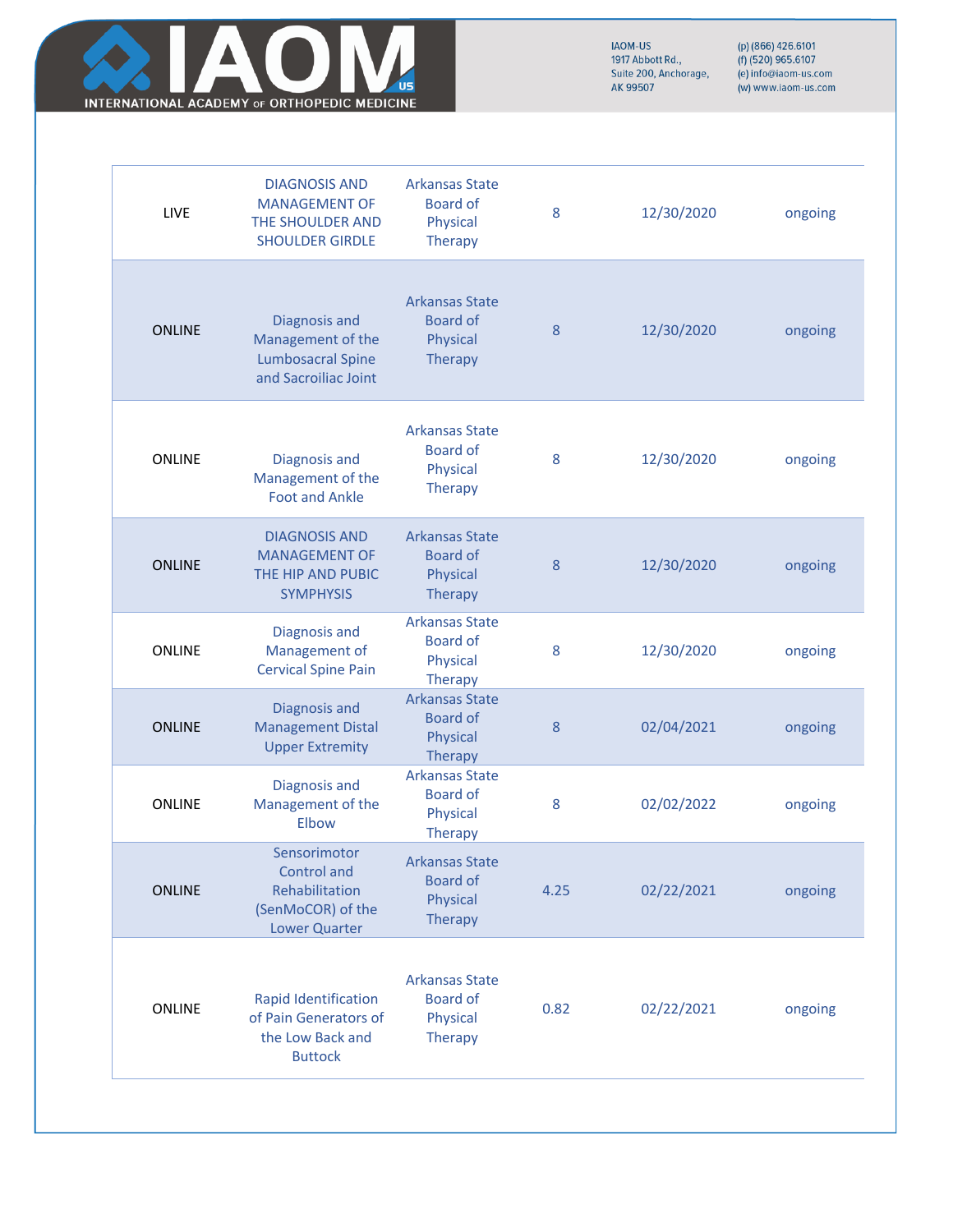

| <b>ONLINE</b>  | Rapid Identification<br>of Shoulder Pain<br>Generators                                 | <b>Arkansas State</b><br><b>Board of</b><br>Physical<br><b>Therapy</b>        | 0.84 | 02/22/2021 | ongoing |
|----------------|----------------------------------------------------------------------------------------|-------------------------------------------------------------------------------|------|------------|---------|
| <b>ONLINE</b>  | Rapid Identification<br>of Hip Pain<br>Generators                                      | <b>Arkansas State</b><br><b>Board of</b><br>Physical<br><b>Therapy</b>        | 0.42 | 02/23/2021 | ongoing |
| <b>ONLINE</b>  | Understanding<br>opioids, pain<br>management, and<br>addiction                         | <b>Arkansas State</b><br><b>Board of</b><br>Physical<br><b>Therapy</b>        | 2.75 | 02/22/2021 | ongoing |
| <b>ONLINE</b>  | <b>Clinical Reasoning for</b><br><b>Spinal Pain</b><br>Management                      | <b>Arkansas State</b><br><b>Board of</b><br>Physical<br><b>Therapy</b>        | 19   | 07/10/2020 | ongoing |
| LIVE           | <b>Advanced Manual</b><br>Techniques in<br>Thoracic Spine and<br>Ribs, April 2021      | <b>Arkansas State</b><br><b>Board of</b><br><b>Physical</b><br><b>Therapy</b> | 8.00 | 03/01/2021 | ongoing |
| LIVE           | <b>Advanced Manual</b><br>Techniques in Hip<br>Joint, May 2021                         | <b>Arkansas State</b><br><b>Board of</b><br>Physical<br><b>Therapy</b>        | 8.00 | 03/03/2021 | ongoing |
| <b>WEBINAR</b> | <b>Using Disc Hydration</b><br>Principles To Heal<br>The Intervertebral<br><b>Disc</b> | <b>Arkansas State</b><br><b>Board of</b><br>Physical<br>Therapy               | 1.00 | 03/04/2021 | ongoing |
| <b>WEBINAR</b> | Designing handouts<br>and exercise<br>programs                                         | <b>Arkansas State</b><br><b>Board of</b><br>Physical<br><b>Therapy</b>        | 1.00 | 03/04/2021 | ongoing |
| <b>WEBINAR</b> | Designing handouts<br>in MS Word                                                       | <b>Arkansas State</b><br>Board of<br>Physical<br><b>Therapy</b>               | 1.00 | 03/04/2021 | ongoing |
| <b>WEBINAR</b> | <b>Proximal Screening</b><br>of the Upper<br>Extremity                                 | <b>Arkansas State</b><br><b>Board of</b><br><b>Physical</b><br><b>Therapy</b> | 1.00 | 03/04/2021 | ongoing |
| <b>ONLINE</b>  | Diagnosis and<br>Management of the<br><b>Thoracic Spine</b>                            | <b>Arkansas State</b><br><b>Board of</b><br>Physical<br><b>Therapy</b>        | 7.00 | 03/04/2021 | ongoing |
| <b>ONLINE</b>  | A physical Therapist<br>Guide to Cervical<br><b>MRIs</b>                               | <b>Arkansas State</b><br><b>Board of</b>                                      | 0.50 | 03/22/2021 | ongoing |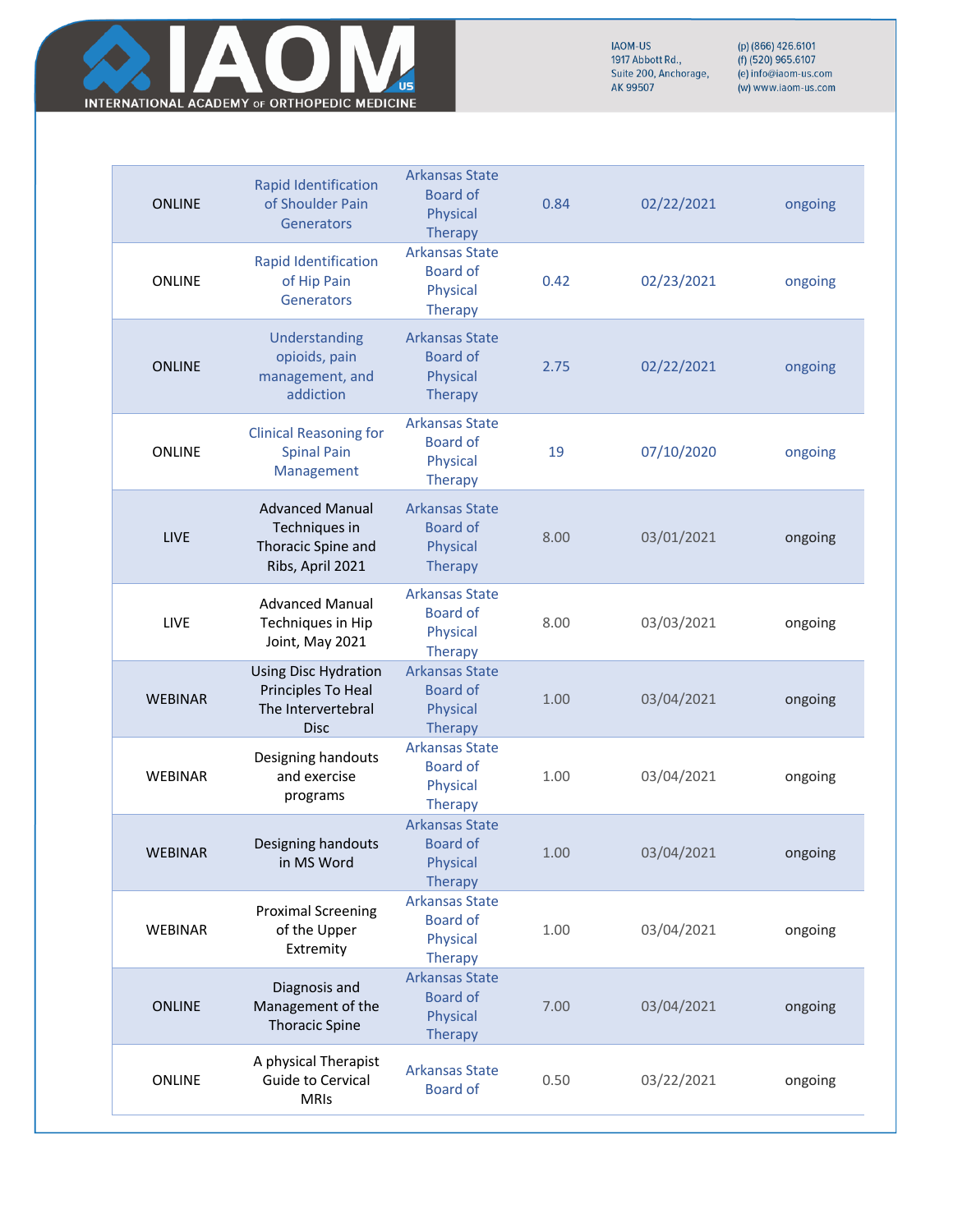

|                |                                                                                                                                             | Physical<br>Therapy                                                    |              |            |         |
|----------------|---------------------------------------------------------------------------------------------------------------------------------------------|------------------------------------------------------------------------|--------------|------------|---------|
| <b>ONLINE</b>  | A physical<br>Therapist's guide to<br>Lumbar MRI's                                                                                          | <b>Arkansas State</b><br><b>Board of</b><br>Physical<br><b>Therapy</b> | 0.75         | 03/22/2021 | ongoing |
| <b>ONLINE</b>  | Ischemia<br>Reperfusion Injury                                                                                                              | <b>Arkansas State</b><br><b>Board of</b><br>Physical<br><b>Therapy</b> | 1.00         | 03/22/2021 | ongoing |
| <b>ONLINE</b>  | Shoulder<br>Arthroplasty Rehab<br>Considerations for<br><b>Both Anatomic and</b><br><b>Reverse Total</b><br>Shoulders                       | <b>Arkansas State</b><br><b>Board of</b><br>Physical<br><b>Therapy</b> | 1.20         | 03/22/2021 | ongoing |
| <b>ONLINE</b>  | Rapid Identification<br>of Upper Cervical<br>and Headache Pain<br>Generators                                                                | <b>Arkansas State</b><br><b>Board of</b><br>Physical<br><b>Therapy</b> | 0.3          | 04/06/2021 | ongoing |
| Webinar        | Transform your<br>practice with Blood<br><b>Flow Restriction</b><br><b>Training</b>                                                         | <b>Arkansas State</b><br><b>Board of</b><br>Physical<br>Therapy        | 1.5          | 04/06/2021 | ongoing |
| Webinar        | <b>Clinical Application</b><br>of Thoracic spine<br>Imaging                                                                                 | <b>Arkansas State</b><br><b>Board of</b><br>Physical<br><b>Therapy</b> | 1            | 04/06/2021 | ongoing |
| <b>WEBINAR</b> | <b>Clinical Testing for</b><br>Stability of the Wrist                                                                                       | <b>Arkansas State</b><br><b>Board of</b><br>Physical<br><b>Therapy</b> | $\mathbf{1}$ | 04/06/2021 | ongoing |
| <b>WEBINAR</b> | Foot and Ankle<br>Differential<br>Diagnosis: Short Case<br><b>Studies</b>                                                                   | <b>Arkansas State</b><br><b>Board of</b><br>Physical<br><b>Therapy</b> | 1            | 04/06/2021 | ongoing |
| <b>WEBINAR</b> | Introduccion of<br><b>Clinical Reasoning for</b><br>Laboratory and<br><b>EMG/NCS Consultion</b><br>in Orthopedic<br><b>Physical Therapy</b> | <b>Arkansas State</b><br><b>Board of</b><br>Physical<br><b>Therapy</b> | 1.5          | 04/06/2021 | ongoing |
|                |                                                                                                                                             |                                                                        |              |            |         |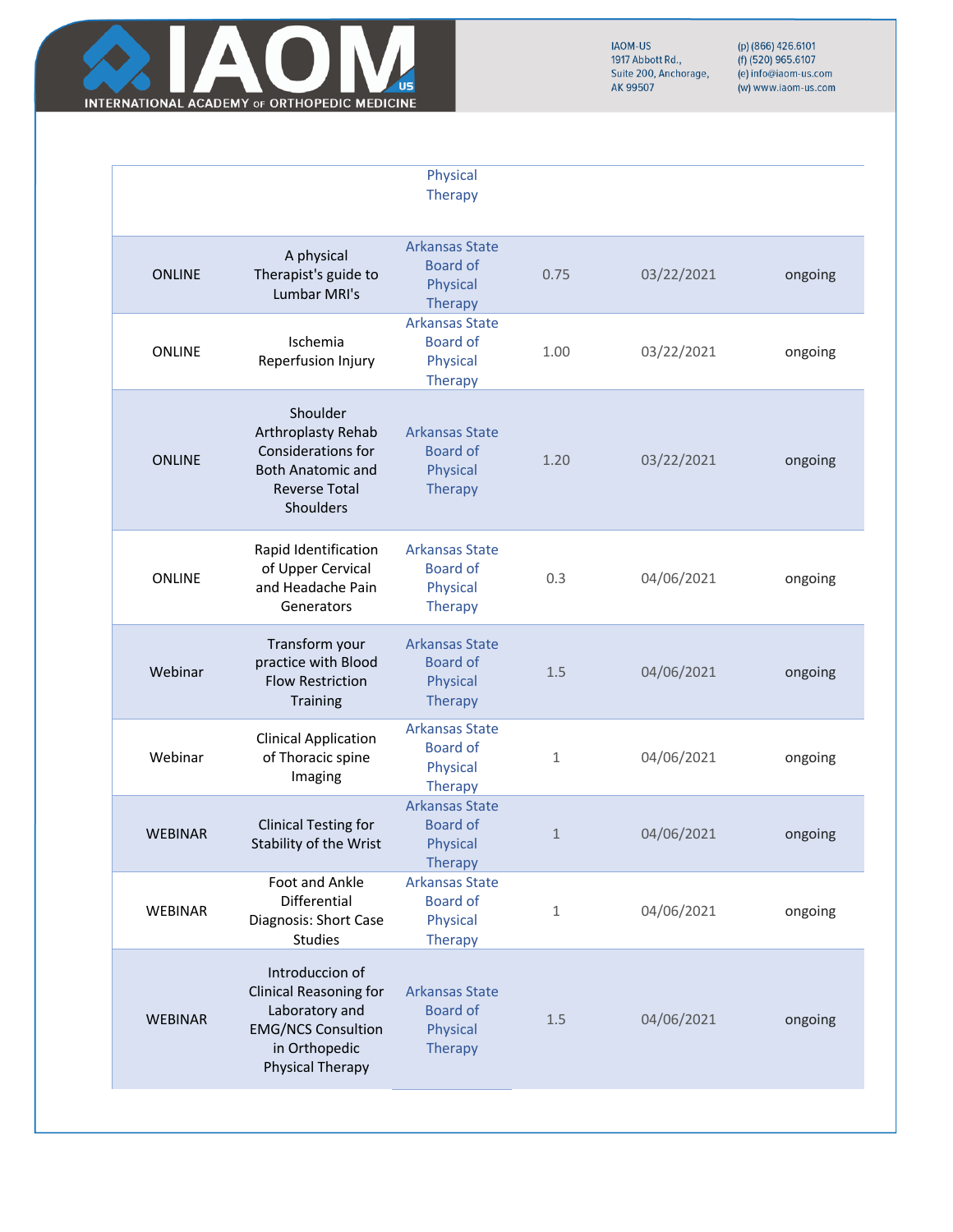

| <b>WEBINAR</b> | Choose a Safer Way<br>to Manage Persistent<br>Pain, a Lifestyle<br>Approach                                         | <b>Arkansas State</b><br><b>Board of</b><br>Physical<br><b>Therapy</b>        | 1.5            | 04/15/2021       | ongoing |
|----------------|---------------------------------------------------------------------------------------------------------------------|-------------------------------------------------------------------------------|----------------|------------------|---------|
| <b>WEBINAR</b> | Recognizing and<br>Understanding<br>Persistent Pain- All<br>pain is not equal                                       | <b>Arkansas State</b><br><b>Board of</b><br>Physical<br><b>Therapy</b>        | 1.5            | 04/15/2021       | ongoing |
| <b>ONLINE</b>  | Introduction to<br><b>Trigger Point Dry</b><br>Needling                                                             | <b>Arkansas State</b><br><b>Board of</b><br>Physical<br><b>Therapy</b>        | $\overline{7}$ | 05/04/2021       | ongoing |
| <b>WEBINAR</b> | Dry Needling for<br>Pelvic Pain-A case<br>Study                                                                     | <b>Arkansas State</b><br><b>Board of</b><br>Physical<br><b>Therapy</b>        | $\mathbf{1}$   | 05/13/2021       | ongoing |
| LIVE           | Dry Needling for<br>Pelvic Therapists                                                                               | <b>Arkansas State</b><br><b>Board of</b><br>Physical<br><b>Therapy</b>        | 27             | $6/11 - 13/2021$ | ongoing |
| <b>ONLINE</b>  | A Practical Guide to<br><b>Treating Thoracic</b><br>Outlet Syndrome                                                 | <b>Arkansas State</b><br><b>Board of</b><br>Physical<br><b>Therapy</b>        | 3.75           | 05/26/2021       | ongoing |
| Webinar        | <b>Instrument Assisted</b><br>Soft Tissue<br>Manipulation(IASTM)<br>Simplified:<br>Foundation meets<br>Application" | <b>Arkansas State</b><br><b>Board of</b><br>Physical<br><b>Therapy</b>        | $\mathbf{1}$   | 05/26/2021       | ongoing |
| Webinar        | Recognizing and<br>Understanding<br>Persistent Pain: All<br>pain is not equal.<br>Part I.                           | <b>Arkansas State</b><br><b>Board of</b><br><b>Physical</b><br><b>Therapy</b> | $1.5$          | 05/26/2021       | ongoing |
| Webinar        | Choose a Safer Way<br>to Manage Persistent<br>Pain, a Lifestyle<br>Approach. Part II"                               | <b>Arkansas State</b><br><b>Board of</b><br>Physical<br><b>Therapy</b>        | 1.5            | 05/26/2021       | ongoing |
| Webinar        | The Cervical Puzzle:<br><b>Putting the Pieces</b><br>Together                                                       | <b>Arkansas State</b><br><b>Board of</b><br>Physical<br><b>Therapy</b>        | $\mathbf{1}$   | 07/07/2021       | ongoing |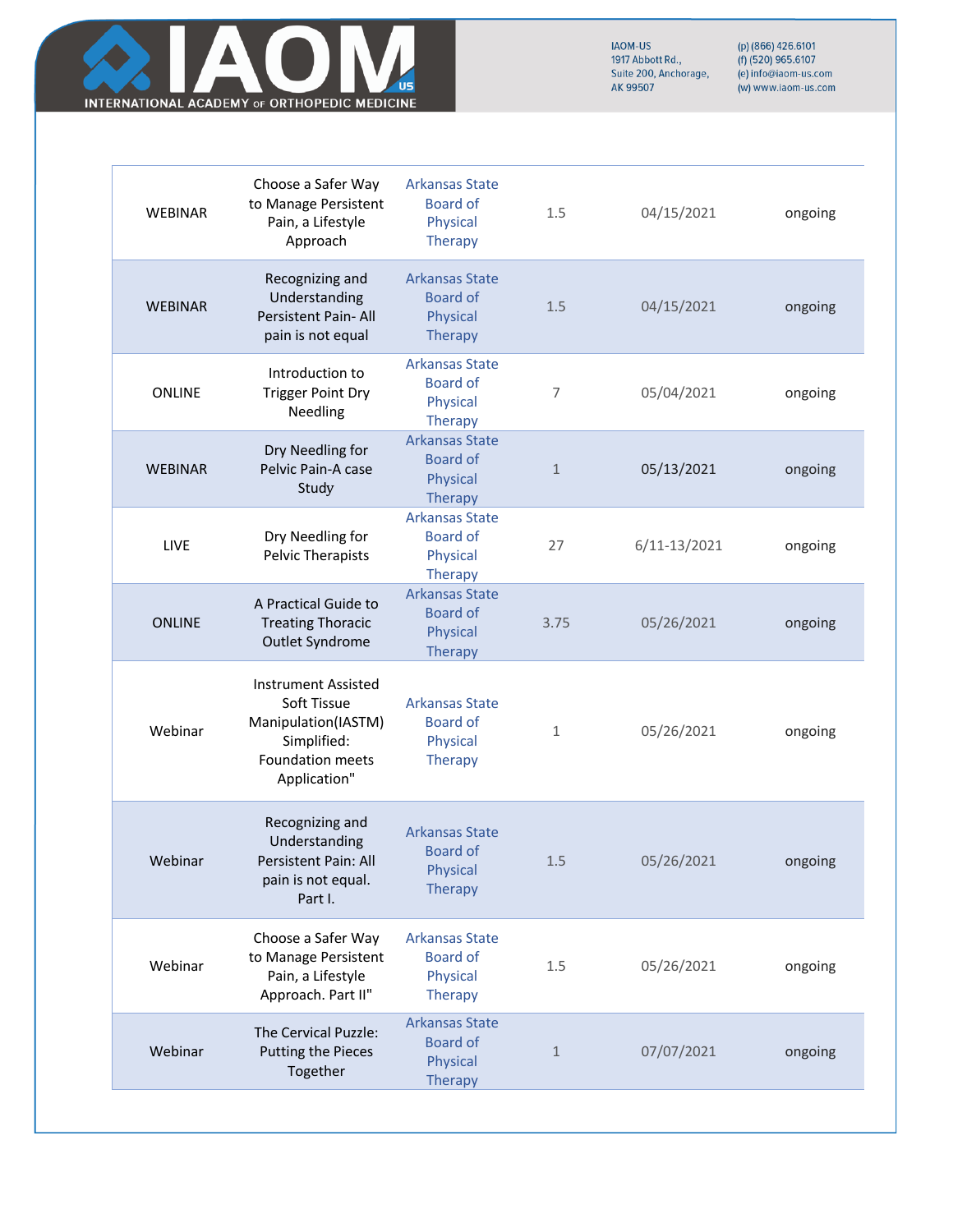

| Live          | Hand &UE: A<br>Systematic Approach<br>to Examination,<br>Diagnosis and<br>Manual Therapy of<br>the Hand       | <b>Alaska Physical</b><br>Therapy<br>Association                              | 15           | 09/11/2021 | 09/11/2022 |
|---------------|---------------------------------------------------------------------------------------------------------------|-------------------------------------------------------------------------------|--------------|------------|------------|
| <b>LIVE</b>   | <b>Advanced Manual</b><br>Techniques In<br>Shoulder                                                           | <b>Alaska Physical</b><br>Therapy<br>Association                              | $\,8\,$      | 09/08/2021 | 09/08/2022 |
| LIVE          | <b>Differential Diagnosis</b><br>and Musculoskeletal<br>Management of the<br>Foot and Ankle                   | <b>Alaska Physical</b><br><b>Therapy</b><br>Association                       | 15           | 09/17/2021 | 09/18/2022 |
| <b>ONLINE</b> | Diagnosis and<br>Management of the<br><b>Foot and Ankle</b>                                                   | <b>Alaska Physical</b><br><b>Therapy</b><br>Association                       | 8            | 09/14/2021 | 09/14/2022 |
| <b>ONLINE</b> | Rapid Identification<br>Lateral Elbow Pain                                                                    | <b>Arkansas State</b><br><b>Board of</b><br>Physical<br><b>Therapy</b>        | 0.68         | 08/25/2021 | ongoing    |
| <b>LIVE</b>   | <b>Advanced Manual</b><br>Techniques in<br>Thoracic Spine and<br><b>Ribs</b>                                  | <b>Alaska Physical</b><br>Therapy<br>Association                              | 8            | 10/16/2021 | 10/16/2022 |
| LIVE          | <b>Differential Diagnosis</b><br>and Musculoskeletal<br>Management of<br>Lumbar Spine and<br>Sacroiliac Joint | <b>Arkansas State</b><br><b>Board of</b><br>Physical<br><b>Therapy</b>        | 14.5         | 09/09/2021 | ongoing    |
| <b>ONLINE</b> | Diagnosis and<br>Management of the<br>Lumbosacral Spine<br>and Sacroiliac Joint                               | <b>Arkansas State</b><br><b>Board of</b><br><b>Physical</b><br><b>Therapy</b> | 8.5          | 09/09/2021 | ongoing    |
| LIVE          | <b>Advanced Manual</b><br>Techniques in<br>Cervical Spine-MSU                                                 | <b>Arkansas State</b><br><b>Board of</b><br>Physical<br><b>Therapy</b>        | 16           | 09/29/2021 | ongoing    |
| <b>ONLINE</b> | Case Study - Cervical<br>Spine 1                                                                              | <b>Arkansas State</b><br><b>Board of</b><br>Physical                          | $\mathbf{1}$ | 10/11/2021 | ongoing    |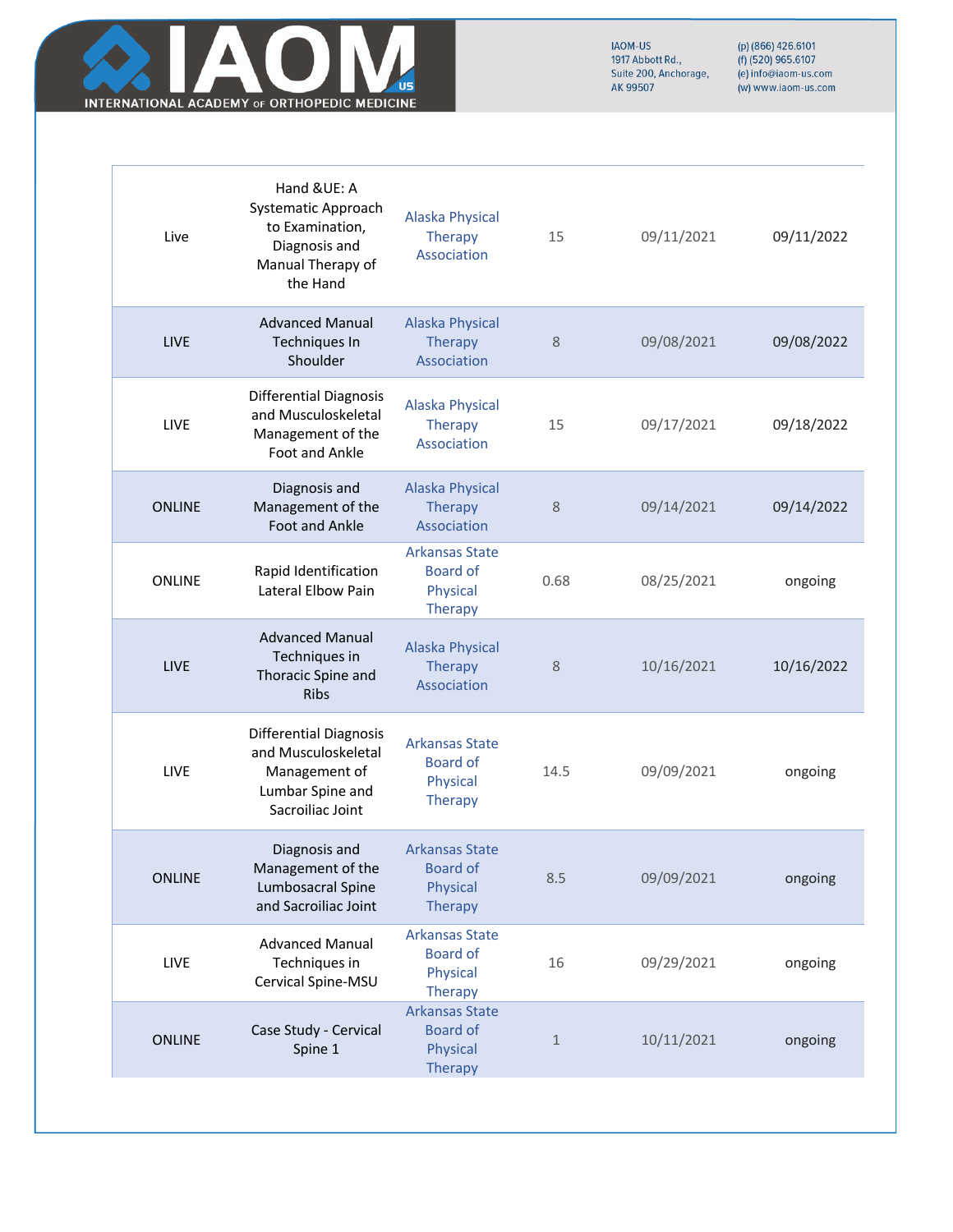

| <b>ONLINE</b> | Case Study Recurrent<br>Lumbar Spine                                                                          | <b>Arkansas State</b><br><b>Board of</b><br>Physical<br><b>Therapy</b> | $\mathbf{1}$ | 10/11/2021        | ongoing    |
|---------------|---------------------------------------------------------------------------------------------------------------|------------------------------------------------------------------------|--------------|-------------------|------------|
| <b>ONLINE</b> | Case study- Acute<br>Lumbar                                                                                   | <b>Arkansas State</b><br><b>Board of</b><br>Physical<br><b>Therapy</b> | $\mathbf{1}$ | 10/11/2021        | ongoing    |
| <b>LIVE</b>   | <b>Differential Diagnosis</b><br>and Musculoskeletal<br>Management of the<br>Shoulder                         | <b>Alaska Physical</b><br>Therapy<br>Association                       | 14.5         | 11/12/2021        | 11/12/2022 |
| <b>ONLINE</b> | <b>DIAGNOSIS AND</b><br>MANAGEMENT OF<br>THE SHOULDER AND<br>SHOULDER GIRDLE                                  | <b>Alaska Physical</b><br>Therapy<br>Association                       | 8            | 11/12/2021        | 11/12/2022 |
| LIVE          | <b>Advanced Manual</b><br>Techniques in<br>Lumbar Spine                                                       | <b>Alaska Physical</b><br>Therapy<br>Association                       | 8            | 12/10/2021        | 12/10/2022 |
| <b>LIVE</b>   | A Systematic<br>Approach to<br>Examination,<br>Diagnosis and<br>Manual Therapy of<br>the Wrist Part I         | <b>Arkansas State</b><br><b>Board of</b><br>Physical<br><b>Therapy</b> | 14.5         | November 6th 2021 | ongoing    |
| <b>LIVE</b>   | <b>Differential Diagnosis</b><br>and Musculoskeletal<br>Management of the<br>Shoulder                         | <b>Arkansas State</b><br><b>Board of</b><br>Physical<br><b>Therapy</b> | 14.5         | 11/12/2021        | ongoing    |
| <b>LIVE</b>   | DRY NEEDLING LEVEL<br>1 WITH CADAVER<br>ANATOMY (OHIO)                                                        | <b>Arkansas State</b><br><b>Board of</b><br>Physical<br><b>Therapy</b> | 28           | 11/17/2021        | ongoing    |
| LIVE          | DRY NEEDLING LEVEL<br>1 WITH CADAVER<br><b>ANATOMY (TEXAS)</b>                                                | <b>Arkansas State</b><br><b>Board of</b><br>Physical<br><b>Therapy</b> | 28.5         | 11/10/2021        | ongoing    |
| <b>LIVE</b>   | <b>Differential Diagnosis</b><br>and Musculoskeletal<br>Management of<br>Lumbar Spine and<br>Sacroiliac Joint | <b>Arkansas State</b><br><b>Board of</b><br>Physical<br>Therapy        | 14.5         | 11/19/2021        | ongoing    |
|               |                                                                                                               |                                                                        |              |                   |            |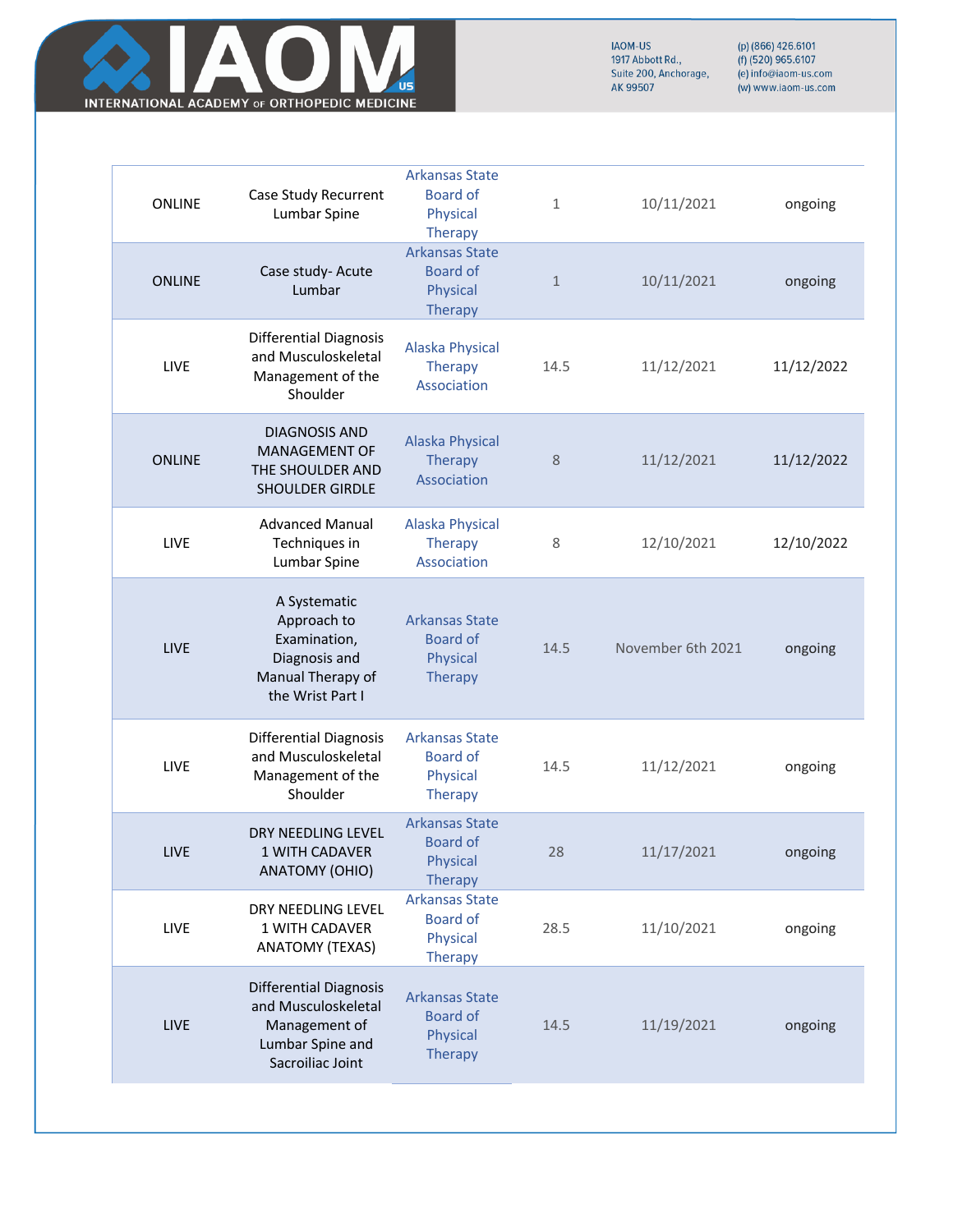

| ONLINE      | Diagnosis and<br>Management of<br>Thoracic spine                                                               | <b>Alaska Physical</b><br><b>Therapy</b><br>Association                | 7    | 01/23/2022 | 01/01/2023 |
|-------------|----------------------------------------------------------------------------------------------------------------|------------------------------------------------------------------------|------|------------|------------|
| <b>LIVE</b> | <b>Differential Diagnosis</b><br>and Musculoskeletal<br>Management of the<br>Thoracic Spine and<br><b>Ribs</b> | <b>Alaska Physical</b><br><b>Therapy</b><br>Association                | 14.5 | 01/14/2022 | 01/14/2023 |
| LIVE+ONLINE | Dry Needling for<br><b>Pelvic Therapists</b>                                                                   | <b>APTA Arizona</b>                                                    | 26.5 | 02/05/2022 | 02/05/2023 |
| <b>NEXT</b> | Pelvic Floor<br>Contributors To<br>Orthopedic<br>Dysfunctions                                                  | <b>Arkansas State</b><br><b>Board of</b><br>Physical<br><b>Therapy</b> | 24   | 12/08/2021 | ongoing    |
| LIVE        | A Systematic<br>Approach to<br>Examination,<br>Diagnosis, and<br>Manual Therapy of<br>the Hand                 | Alaska<br>Occupational<br><b>Therapy</b><br>Association                | 15   | 12/21/2021 | 12/21/2022 |
| Live        | <b>Differential Diagnosis</b><br>and Musculoskeletal<br>Management of the<br>Shoulder                          | Alaska<br>Occupational<br><b>Therapy</b><br>Association                | 14.5 | 01/04/2022 | 01/04/2023 |
| ONLINE      | Diagnosis and<br>Management of the<br>Shoulder and<br>Shoulder Girdle                                          | Alaska<br>Occupational<br><b>Therapy</b><br>Association                | 8    | 01/04/2022 | 01/04/2023 |
| LIVE        | <b>Differential Diagnosis</b><br>and Musculoskeletal<br>Management of the<br>Thoracic Spine and<br><b>Ribs</b> | <b>Arkansas State</b><br><b>Board of</b><br>Physical<br><b>Therapy</b> | 14.5 | 01/05/2022 | ongoing    |
| LIVE+ONLINE | Dry Needling for the<br>Upper Quarter and<br>Hand                                                              | <b>Arkansas State</b><br><b>Board of</b><br>Physical<br><b>Therapy</b> | 26.5 | 01/05/2022 | ongoing    |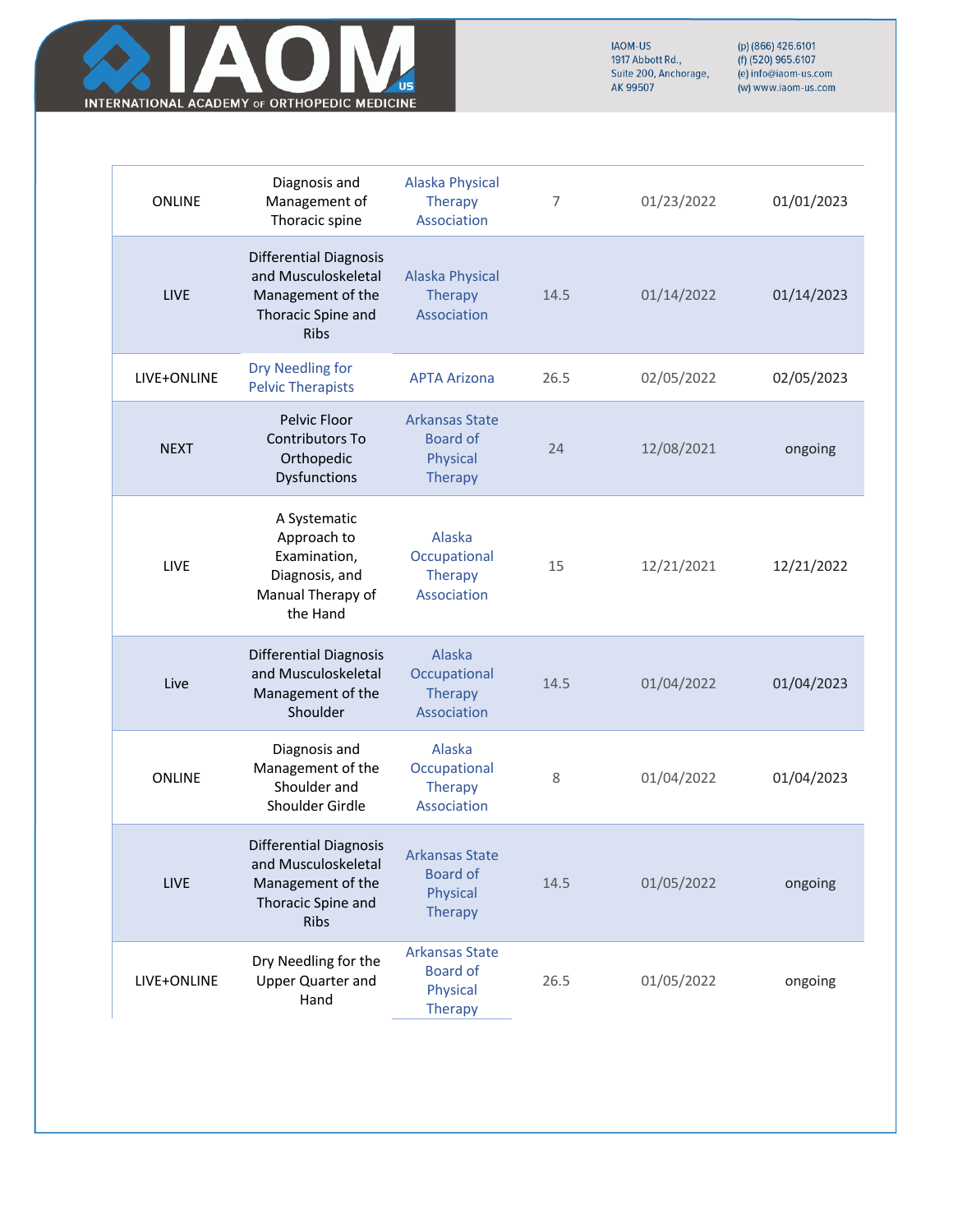

| <b>LIVE</b>   | A Systematic<br>Approach to<br>Examination,<br>Diagnosis and<br>Manual Therapy of<br>the Wrist Part I         | <b>Arkansas State</b><br><b>Board of</b><br>Physical<br>Therapy | 14.5   | 01/05/2022 | ongoing    |
|---------------|---------------------------------------------------------------------------------------------------------------|-----------------------------------------------------------------|--------|------------|------------|
| <b>LIVE</b>   | <b>Advanced Manual</b><br>Techniques In Knee                                                                  | <b>Alaska Physical</b><br><b>Therapy</b><br>Association         | 8      | 02/25/2022 | 02/25/2023 |
| <b>LIVE</b>   | <b>Advanced Manual</b><br>Techniques In Distal<br><b>Upper Extremity</b>                                      | <b>Alaska Physical</b><br>Therapy<br>Association                | 8      | 03/11/2022 | 03/11/2023 |
| <b>ONLINE</b> | Clinical Reasoning for<br>Spinal Pain<br>Management                                                           | <b>Alaska Physical</b><br>Therapy<br>Association                | 18.2   | 01/20/2022 | 01/20/2023 |
| LIVE          | <b>Differential Diagnosis</b><br>and Musculoskeletal<br>Management of<br>Lumbar Spine and<br>Sacroiliac Joint | <b>Alaska Physical</b><br>Therapy<br>Association                | 14.5   | 03/25/2022 | 03/25/2023 |
| <b>ONLINE</b> | Diagnosis and<br>Management of the<br>Lumbosacral Spine<br>and Sacroiliac Joint                               | <b>Alaska Physical</b><br><b>Therapy</b><br>Association         | 8      | 01/20/2022 | 01/20/2023 |
| LIVE          | <b>Advanced Manual</b><br>Techniques In Distal<br><b>Upper Extremity</b>                                      | Alaska<br>Occupational<br><b>Therapy</b><br>Association         | 8      | 01/20/2022 | 01/20/2023 |
| LIVE          | <b>Differential Diagnosis</b><br>and Management of<br>the Cervical Spine                                      | Alaska Physical<br>Therapy<br>Association                       | 14.5   | 04/08/2022 | 04/08/2023 |
| LIVE+ONLINE   | Dry Needling Level 2                                                                                          | <b>APTA Alaska</b>                                              | 24     | 04/30/2022 | 04/30/2023 |
| LIVE          | <b>Instrument Assisted</b><br>Soft Tissue<br>Manipulation                                                     | <b>Alaska Physical</b><br>Therapy<br>Association                | $15\,$ | 05/13/2022 | 05/13/2023 |
| Live          | Sensorimotor<br>Control<br>(SenMoCOR™) and<br>Rehabilitation of the<br><b>Upper Quarter</b>                   | <b>Alaska Physical</b><br>Therapy<br>Association                | 15     | 04/20/2022 | 04/20/2023 |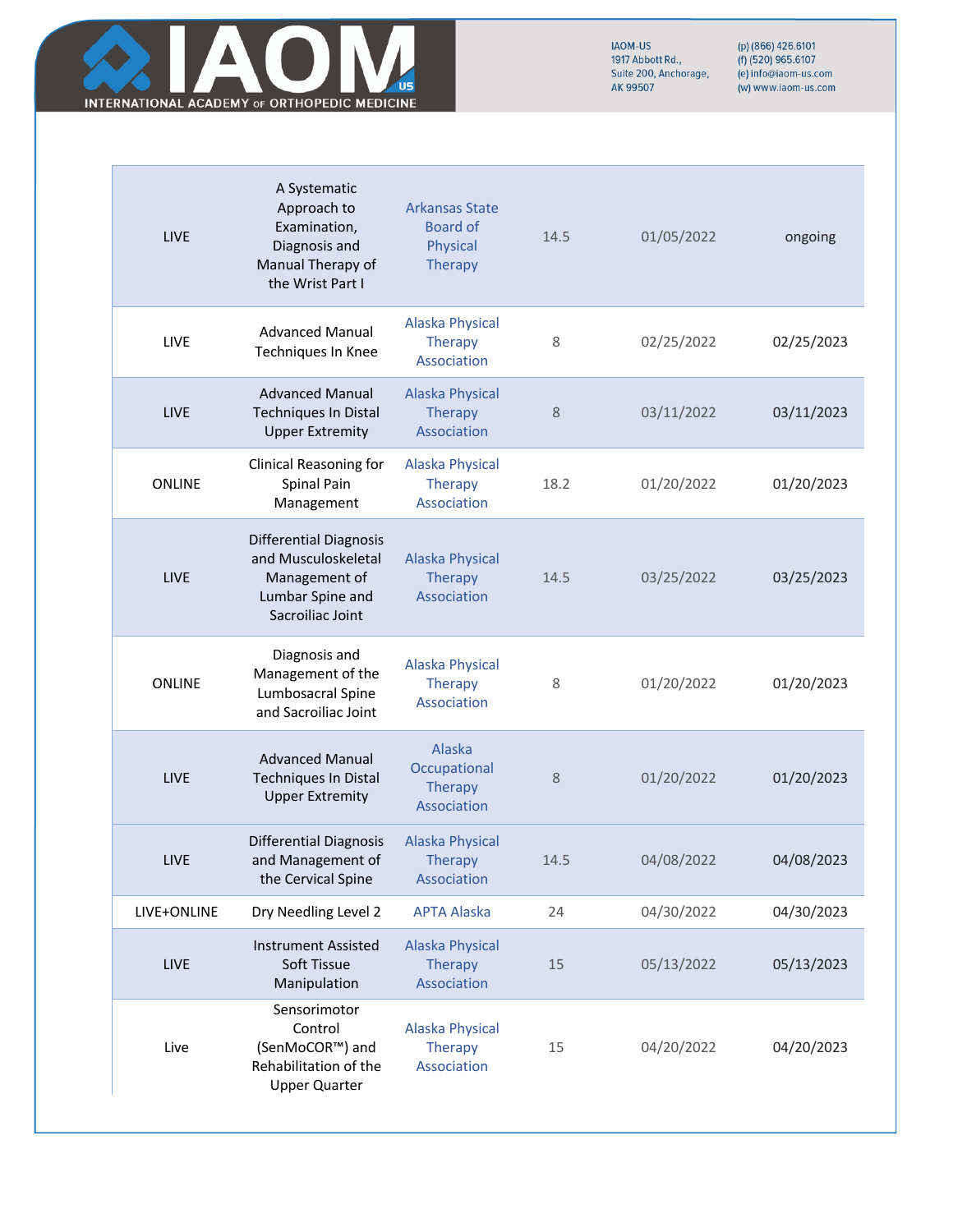

# **C**

| <b>Type</b>        | <b>Name of the course</b>                                                                                                                                       | <b>State</b>                                             | <b>CCU's</b> | <b>Submission date or</b><br><b>Start date</b> | <b>Expiry date</b> |
|--------------------|-----------------------------------------------------------------------------------------------------------------------------------------------------------------|----------------------------------------------------------|--------------|------------------------------------------------|--------------------|
| <b>LIVE</b>        | <b>Differential</b><br>Diagnosis and<br>Management of the<br>Lumbar Spine and<br>SIJ                                                                            | <b>APTA Colorado</b>                                     | 14.5         | 10/21/2021                                     | 12/05/2022         |
| <b>ONLINE</b>      | Diagnosis and<br>Management of<br>Lumbo-Sacral Spine                                                                                                            | <b>APTA Colorado</b>                                     | 8            | 10/21/2021                                     | 12/01/2022         |
| <b>NEXT</b>        | A Complete<br>Clinician's Approach<br>to Musculoskeletal<br>Management of<br>Lumbar Spine                                                                       | California<br>Physical<br><b>Therapy</b><br>Association  | 16           | 10/06/2021                                     | 10/06/2022         |
| <b>ONLINE</b>      | Diagnosis and<br>Management of<br>Lumbo-Sacral Spine                                                                                                            | California<br>Physical<br><b>Therapy</b><br>Association  | 8            | 11/10/2021                                     | 11/20/2022         |
| <b>ONLINE</b>      | <b>Clinical Reasoning</b><br>for Spinal Pain<br>Management                                                                                                      | California<br>Physical<br><b>Therapy</b><br>Association  | 18.22        | 11/30/2021                                     | 11/30/2022         |
| <b>NEXT+ONLINE</b> | A Complete<br>Clinician's Approach<br>to Musculoskeletal<br>Management of the<br>Cervical Spine/<br>Diagnosis and<br>Management of the<br><b>Cervical Spine</b> | Connecticut<br>Physical<br><b>Therapy</b><br>Association | 24           | 02/16/2022                                     | 02/16/2023         |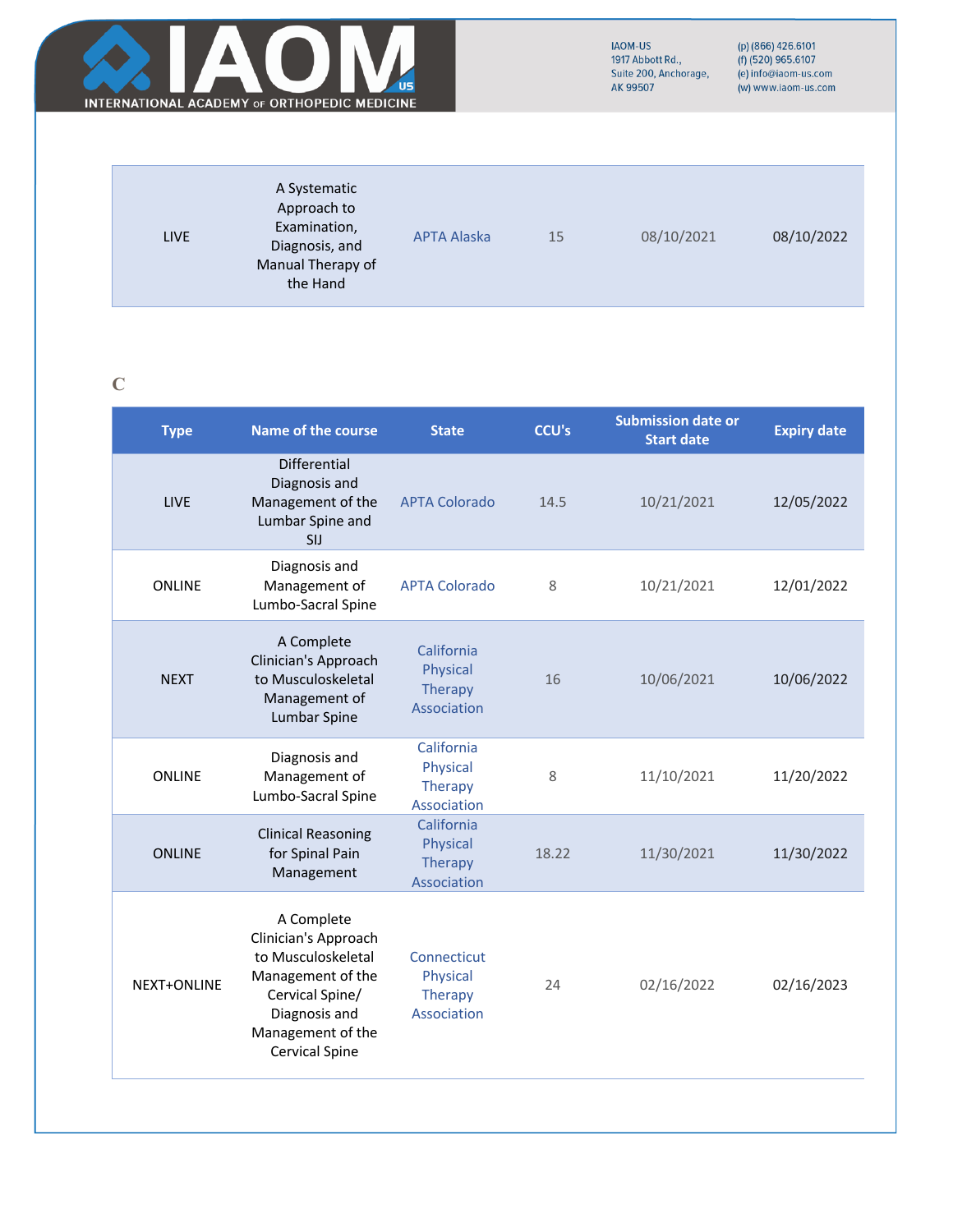

(p) (866) 426.6101<br>(f) (520) 965.6107<br>(e) info@iaom-us.com (w) www.iaom-us.com

I

| <b>Type</b> | Name of the course                                                                                | <b>State</b>                                              | <b>CCU's</b> | <b>Submission date or</b><br><b>Start date</b> | <b>Expiry date</b> |
|-------------|---------------------------------------------------------------------------------------------------|-----------------------------------------------------------|--------------|------------------------------------------------|--------------------|
| <b>LIVE</b> | A Systematic<br>Approach to<br>Examination,<br>Diagnosis and<br>Manual Therapy of<br>the Wrist II | <b>Illinois Physical</b><br><b>Therapy</b><br>Association | 15           | 04/01/2022                                     | 04/01/2023         |

K

| <b>Type</b>   | <b>Name of the course</b>                                                      | <b>State</b>                                                   | <b>CCU's</b> | <b>Submission date or</b><br><b>Start date</b> | <b>Expiry date</b> |
|---------------|--------------------------------------------------------------------------------|----------------------------------------------------------------|--------------|------------------------------------------------|--------------------|
| <b>ONLINE</b> | Diagnosis and<br>Management of<br><b>Cervical Spine</b>                        | <b>APTA Kansas</b>                                             | 8            | 08/22/2021                                     | 08/22/2022         |
| <b>ONLINE</b> | Diagnosis and<br>Management of the<br>Foot and Ankle                           | <b>APTA Kansas</b>                                             | 8            | 10/02/2021                                     | 10/30/2022         |
| <b>ONLINE</b> | DIAGNOSIS AND<br><b>MANAGEMENT OF</b><br>THE HIP AND PUBIC<br><b>SYMPHYSIS</b> | <b>APTA Kansas</b>                                             | 8            | 02/03/2022                                     | 02/03/2023         |
| <b>ONLINE</b> | Diagnosis and<br>Management of the<br><b>Thoracic Spine</b>                    | <b>APTA Kansas</b>                                             | 7            | 01/31/2022                                     | 01/31/2023         |
| <b>ONLINE</b> | Introduction to<br>Shoulder<br><b>Dysfunctions</b>                             | <b>Kansas</b><br>Occupational<br><b>Therapy</b><br>Association | 3            | 04/01/2021                                     | 03/31/2023         |
| LIVE+ONLINE   | Dry Needling Level 1                                                           | <b>APTA Kansas</b>                                             | 26           | 03/25/2022                                     | 03/23/2023         |

**L**

| <b>Type</b> | Name of the course | <b>State</b> | <b>CCU's</b> | <b>Submission date or</b><br><b>Start date</b> | <b>Expiry date</b> |
|-------------|--------------------|--------------|--------------|------------------------------------------------|--------------------|
|             |                    |              |              |                                                |                    |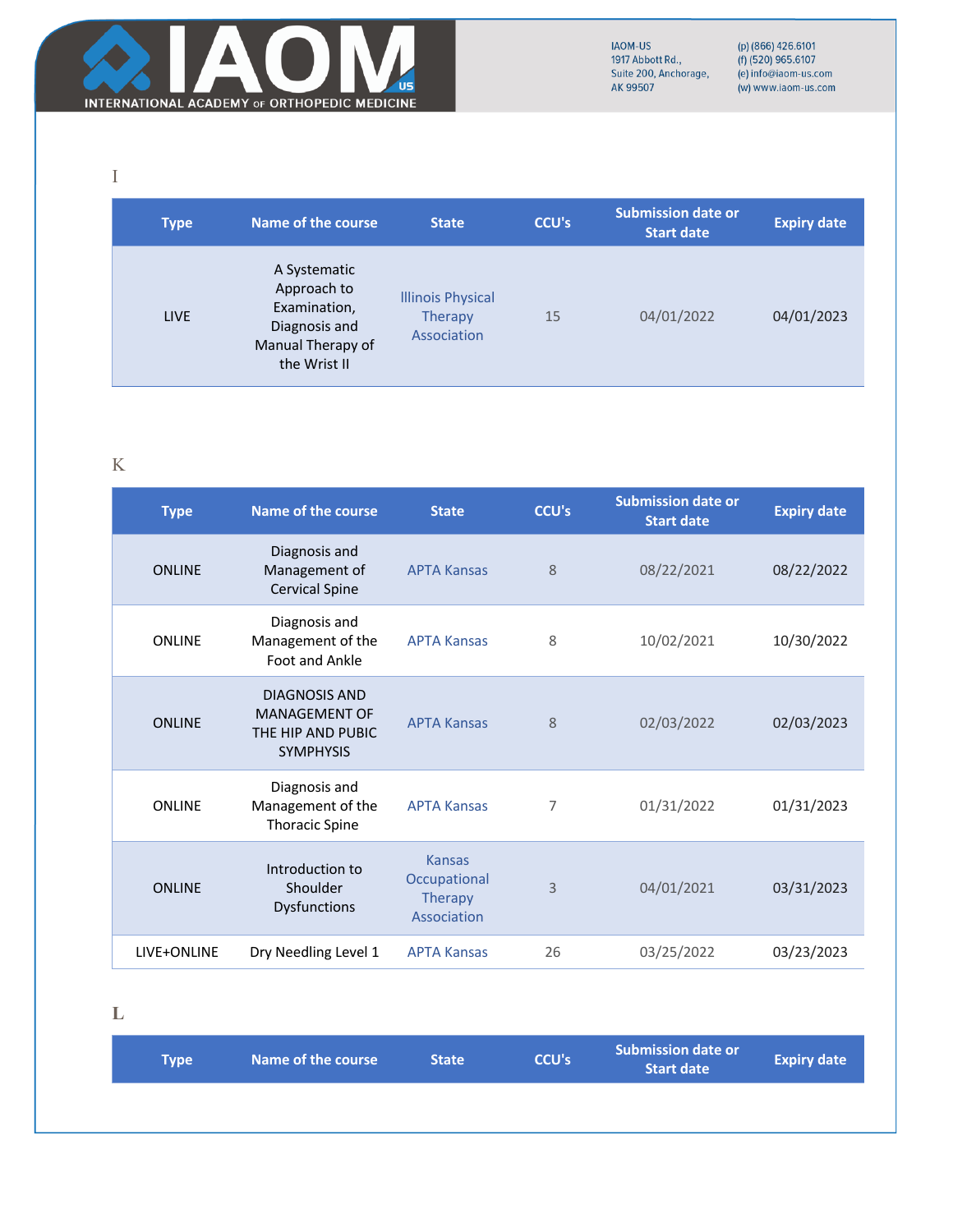

| <b>LIVE</b>   | A Systematic<br>Approach to<br>Examination,<br>Diagnosis, and<br>Manual Therapy of<br>the Shoulder    | Louisiana<br><b>Physical</b><br><b>Therapy Board</b>          | 15    | 01/11/2022 | 12/01/2022 |
|---------------|-------------------------------------------------------------------------------------------------------|---------------------------------------------------------------|-------|------------|------------|
| <b>ONLINE</b> | Introduction to<br>Shoulder<br>Dysfunctions                                                           | Louisiana<br>Physical<br><b>Therapy Board</b>                 | 3     | 01/11/2022 | 12/01/2022 |
| LIVE+ONLINE   | A Systematic<br>Approach to<br>Examination,<br>Diagnosis, and<br>Manual Therapy of<br>the Shoulder    | Louisiana<br>Occupational<br>Therapy<br>Association<br>(LOTA) | 18    | 02/19/2022 | 12/31/2022 |
| <b>ONLINE</b> | <b>Clinical Reasoning</b><br>for Spinal Pain<br>Management                                            | Louisiana<br>Physical<br><b>Therapy Board</b>                 | 18    | 02/02/2022 | 12/31/2022 |
| Live          | A Systematic<br>Approach to<br>Examination,<br>Diagnosis and<br>Manual Therapy of<br>the Wrist Part I | Louisiana<br>Physical<br><b>Therapy Board</b>                 | 15.25 | 04/19/2022 | 12/31/2022 |
| Live          | A Systematic<br>Approach to<br>Examination,<br>Diagnosis and<br>Manual Therapy of<br>the Wrist Part I | Louisiana<br>Occupational<br>Therapy<br>Association<br>(LOTA) | 15.25 | 04/27/2022 | 12/31/2022 |
| LIVE          | A Systematic<br>Approach to<br>Examination,<br>Diagnosis, and<br>Manual Therapy of<br>the Hand        | Louisiana<br><b>Physical</b><br><b>Therapy Board</b>          | 15    | 05/25/2022 | 12/31/2022 |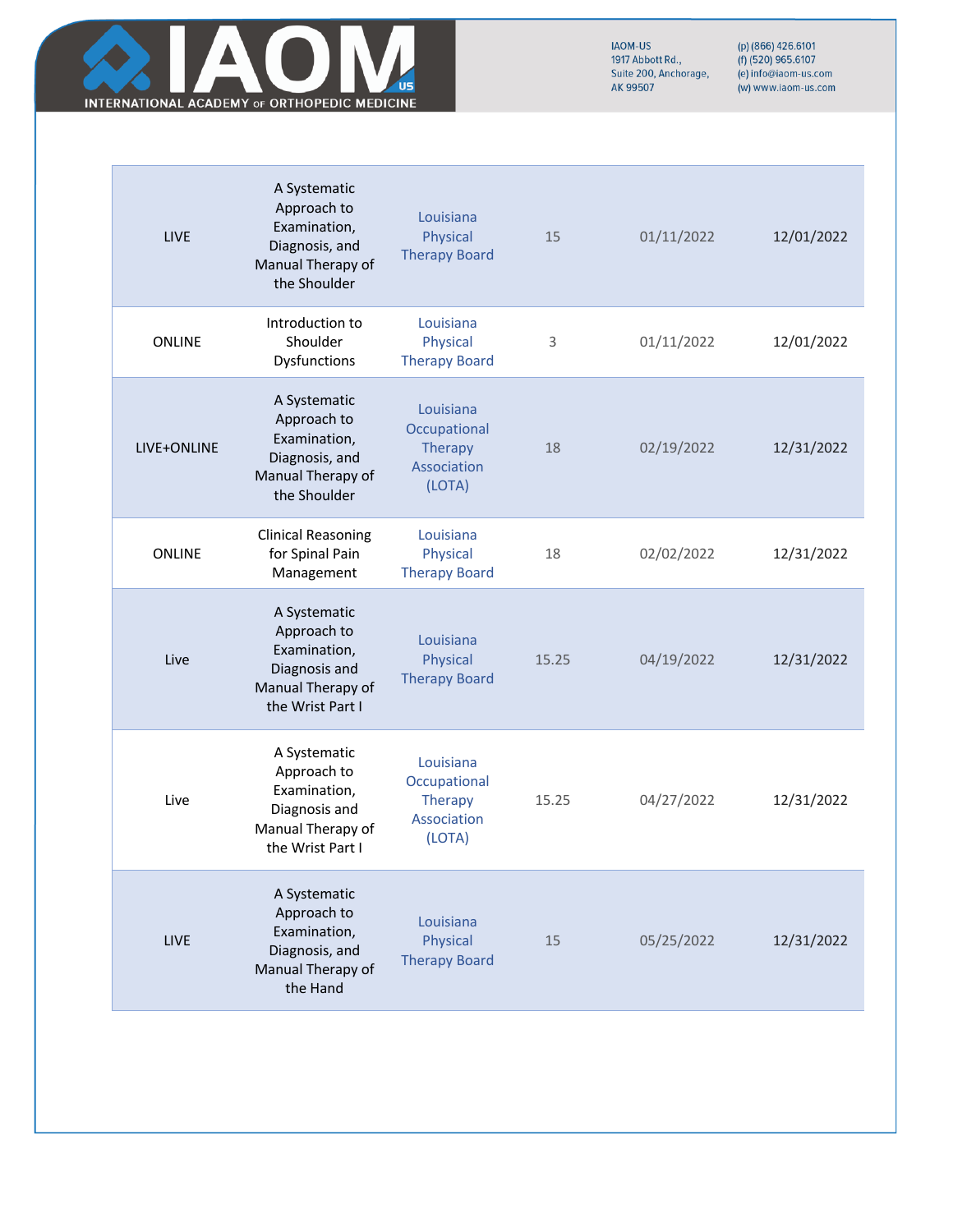

(p) (866) 426.6101<br>(f) (520) 965.6107<br>(e) info@iaom-us.com (w) www.iaom-us.com

M

| <b>Type</b>   | <b>Name of the course</b>                                                                                      | <b>State</b>                                               | <b>CCU's</b>   | <b>Submission date or</b><br><b>Start date</b> | <b>Expiry date</b> |
|---------------|----------------------------------------------------------------------------------------------------------------|------------------------------------------------------------|----------------|------------------------------------------------|--------------------|
| <b>ONLINE</b> | <b>DIAGNOSIS AND</b><br><b>MANAGEMENT OF</b><br>THE CERVICAL SPINE                                             | Minnesota<br><b>Board of</b><br>Physical<br><b>Therapy</b> | $\overline{7}$ | 06/16/2021                                     | 06/15/2022         |
| <b>ONLINE</b> | Diagnosis and<br>Management of<br>Thoracic spine                                                               | Minnesota<br><b>Board of</b><br>Physical<br><b>Therapy</b> | 7              | 08/25/2021                                     | 08/24/2022         |
| <b>ONLINE</b> | Diagnosis and<br>Management of<br>Lumbo-Sacral Spine                                                           | Minnesota<br><b>Board of</b><br>Physical<br><b>Therapy</b> | 8              | 06/02/2021                                     | 06/01/2022         |
| <b>ONLINE</b> | A Practical Guide to<br><b>Treating Thoracic</b><br>Outlet Syndrome                                            | Minnesota<br><b>Board of</b><br>Physical<br><b>Therapy</b> | 3.75           | 07/11/2021                                     | 07/10/2022         |
| <b>ONLINE</b> | Diagnosis and<br>Management of the<br>Shoulder and<br><b>Shoulder Girdle</b>                                   | Minnesota<br><b>Board of</b><br>Physical<br><b>Therapy</b> | 8              | 08/11/2021                                     | 08/10/2022         |
| <b>NEXT</b>   | A Complete<br>Clinician's Approach<br>to Musculoskeletal<br>Management of<br>Temporomandibular<br>Dysfunctions | Minnesota<br><b>Board of</b><br>Physical<br><b>Therapy</b> | 15             | 09/08/2021                                     | 09/07/2022         |
| LIVE+ONLINE   | Dry Needling Level 1                                                                                           | Minnesota<br><b>Board of</b><br>Physical<br><b>Therapy</b> | 23             | 10/23/2021                                     | 10/22/2022         |
| LIVE          | Differential<br>Diagnosis and<br>Musculoskeletal<br>Management of the<br>Shoulder                              | Minnesota<br>Board of<br>Physical<br><b>Therapy</b>        | 14.5           | 11/12/2021                                     | 11/11/2022         |
| <b>ONLINE</b> | Diagnosis and<br>Management of the<br>Shoulder and<br>Shoulder Girdle                                          | Minnesota<br><b>Board of</b><br>Physical<br><b>Therapy</b> | 8              | 11/12/2021                                     | 11/12/2022         |
|               |                                                                                                                |                                                            |                |                                                |                    |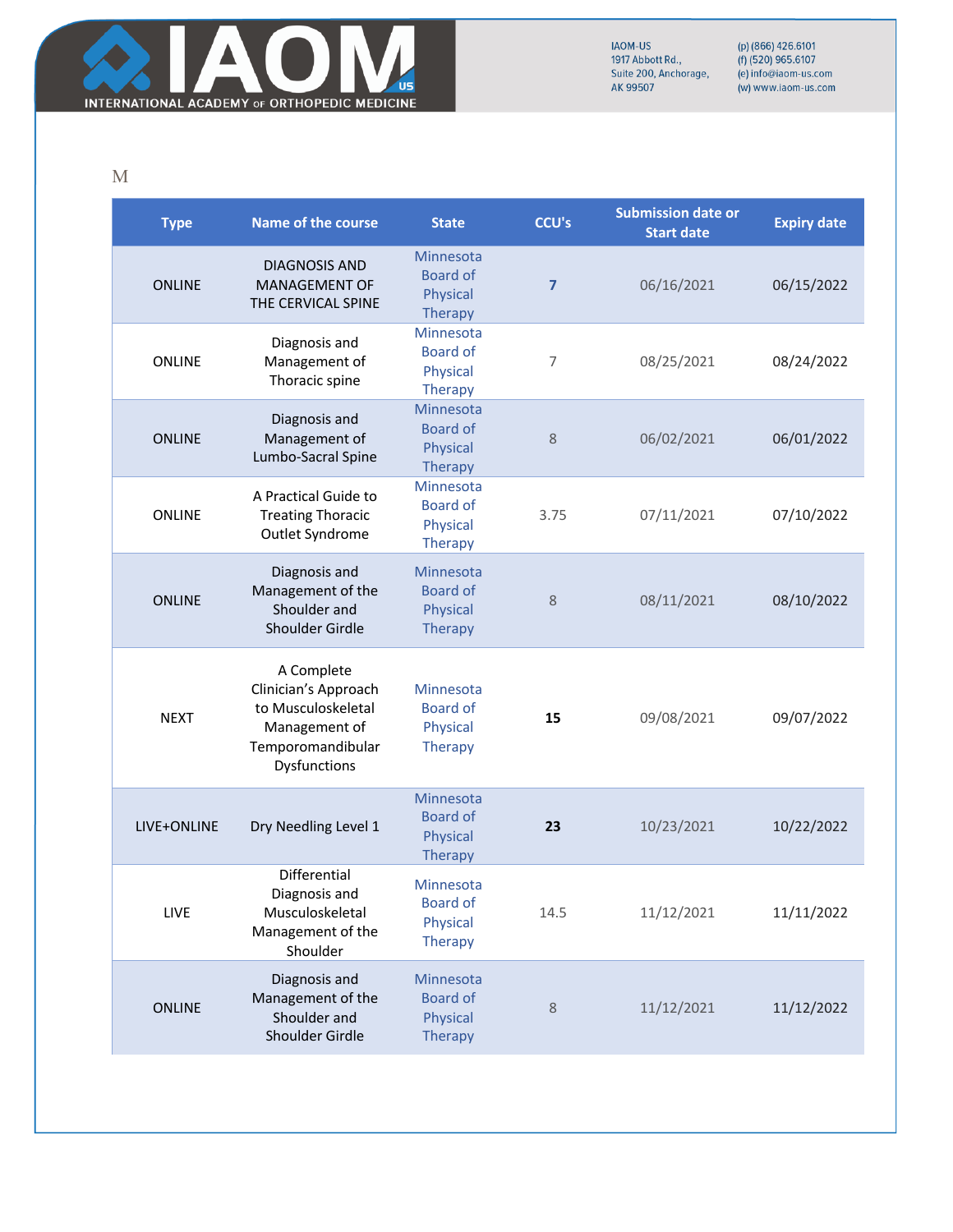

(p) (866) 426.6101<br>(f) (520) 965.6107<br>(e) info@iaom-us.com (w) www.iaom-us.com

| <b>ONLINE</b> | Diagnosis and<br>Management of the<br>Foot and Ankle                                                  | Minnesota<br>Board of<br>Physical<br><b>Therapy</b> | 8    | 12/08/2021 | 12/07/2022 |
|---------------|-------------------------------------------------------------------------------------------------------|-----------------------------------------------------|------|------------|------------|
| <b>NEXT</b>   | A Complete<br>Clinician's Approach<br>to Musculoskeletal<br>Management of<br>Foot & Ankle             | Minnesota<br>Board of<br>Physical<br><b>Therapy</b> | 16   | 12/08/2021 | 12/07/2022 |
| <b>LIVE</b>   | A Systematic<br>Approach to<br>Examination,<br>Diagnosis and<br>Manual Therapy of<br>the Wrist Part I | Minnesota<br>Board of<br>Physical<br><b>Therapy</b> | 14.5 | 01/29/2021 | 01/28/2023 |
| LIVE+ONLINE   | Pelvic Floor<br>Contributors To<br>Orthopedic<br><b>Dysfunctions</b>                                  | Minnesota<br>Board of<br>Physical<br><b>Therapy</b> | 74   | 01/20/2022 | 01/19/2023 |

## N

| <b>Type</b>   | <b>Name of the course</b>                                                              | <b>State</b>                                                                                               | <b>CCU's</b> | <b>Submission date or</b><br><b>Start date</b> | <b>Expiry date</b> |
|---------------|----------------------------------------------------------------------------------------|------------------------------------------------------------------------------------------------------------|--------------|------------------------------------------------|--------------------|
| <b>ONLINE</b> | Diagnosis and<br>Management of the<br><b>Lumbosacral Spine</b><br>and Sacroiliac Joint | <b>New Mexico</b><br><b>Regulation and</b><br>Licensing<br>Department/<br>Physical<br><b>Therapy Board</b> | 8            | 11/11/2020                                     | 11/11/2022         |
| <b>ONLINE</b> | <b>Clinical Reasoning</b><br>for Spinal Pain<br>Management                             | <b>New Mexico</b><br><b>Regulation and</b><br>Licensing<br>Department/<br>Physical<br><b>Therapy Board</b> | 19           | 06/10/2020                                     | 06/10/2022         |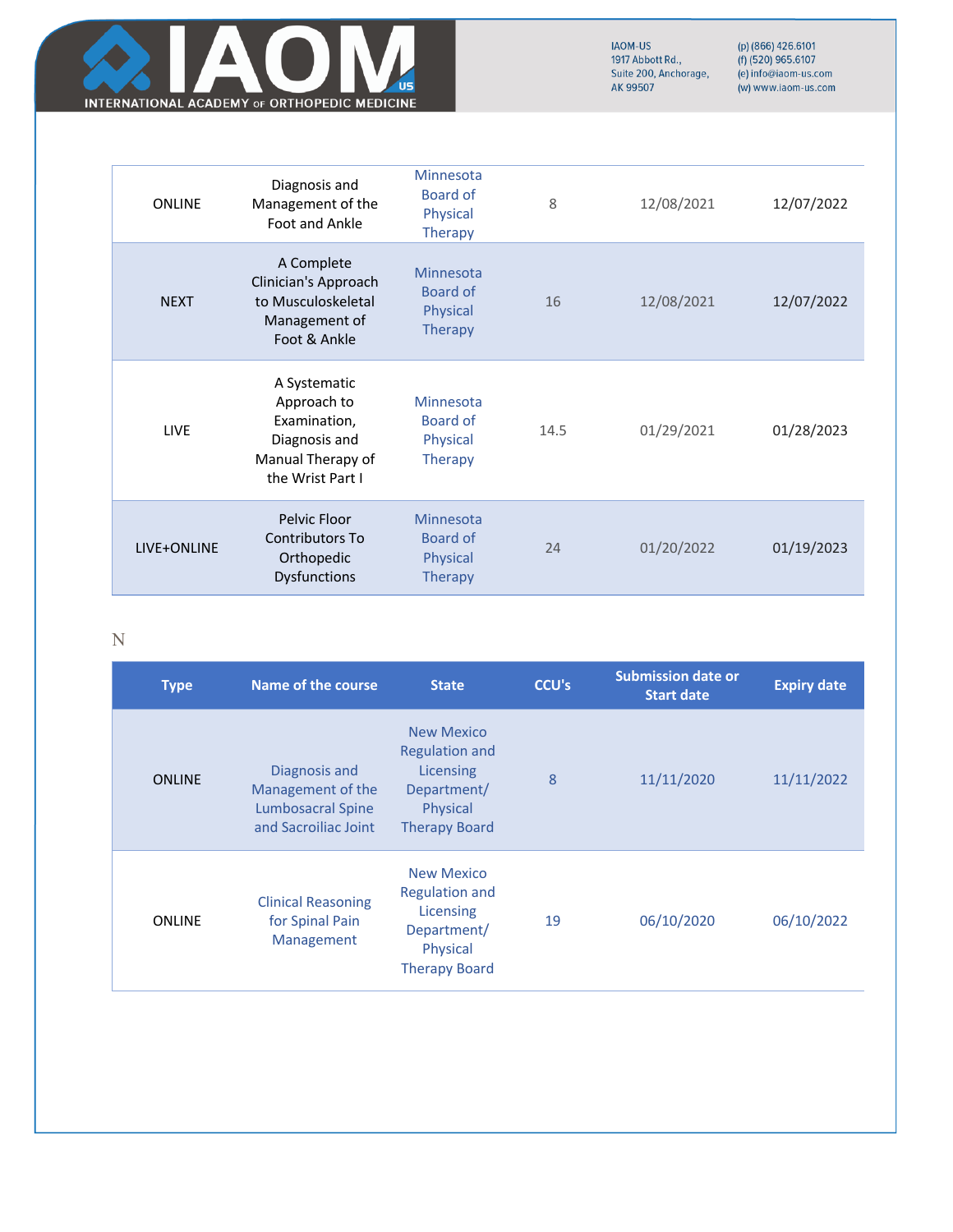

(p) (866) 426.6101<br>(f) (520) 965.6107<br>(e) info@iaom-us.com (w) www.iaom-us.com

| LIVE+ONLINE | Dry Needling for the<br><b>Upper Quarter and</b><br>Hand                                              | <b>New Mexico</b><br><b>Regulation and</b><br>Licensing<br>Department/<br>Board of | 26   | 1/22/22    | 01/23/2023 |
|-------------|-------------------------------------------------------------------------------------------------------|------------------------------------------------------------------------------------|------|------------|------------|
|             |                                                                                                       | Examiners for<br>Occupational<br><b>Therapy</b>                                    |      |            |            |
| <b>LIVE</b> | A Systematic<br>Approach to<br>Examination,<br>Diagnosis and<br>Manual Therapy of<br>the Wrist Part I | State Board of<br>Physical<br><b>Therapy</b><br>Examines of<br><b>New Jersey</b>   | 14.5 | 02/11/2022 | 01/31/2026 |

## **O**

| <b>Type</b>   | <b>Name of the course</b>                                                                   | <b>State</b>                                                                                                       | <b>CCU's</b> | <b>Submission date or</b><br><b>Start date</b> | <b>Expiry date</b> |
|---------------|---------------------------------------------------------------------------------------------|--------------------------------------------------------------------------------------------------------------------|--------------|------------------------------------------------|--------------------|
| Online+live   | DRY NFFDLING<br><b>I FVFI 1 WITH</b><br><b>CADAVER</b><br><b>ANATOMY</b>                    | <b>Ohio Physical</b><br><b>Therapy</b><br>Association                                                              | 28.5         | 06/15/2021                                     | 09/17/2022         |
| Online+live   | <b>DRY NEEDLING</b><br><b>LEVEL 2 WITH</b><br><b>CADAVER</b><br><b>ANATOMY</b>              | <b>Ohio Physical</b><br><b>Therapy</b><br>Association                                                              | 27.5         | 06/16/2021                                     | 10/01/2022         |
| <b>LIVE</b>   | <b>Differential</b><br>Diagnosis and<br>Management of the<br>Lumbar Spine and<br><b>SIJ</b> | <b>Ohio Physical</b><br>Therapy<br>Association                                                                     | 14.5         | 12/04/2021                                     | 12/04/2022         |
| <b>ONLINE</b> | <b>Clinical Reasoning</b><br>for Spinal Pain<br>Management                                  | <b>Ohio Physical</b><br><b>Therapy</b><br>Association                                                              | 18.22        | 11/30/2021                                     | 11/30/2022         |
| LIVE+ONLINE   | Dry Needling for<br>Pelvic Therapists                                                       | Occupational<br>Therapy,<br>Physical<br>Therapy, and<br><b>Athletic</b><br><b>Trainers Board-</b><br>State of OHIO | 26.5         | 01/20/2022                                     | 01/01/2024         |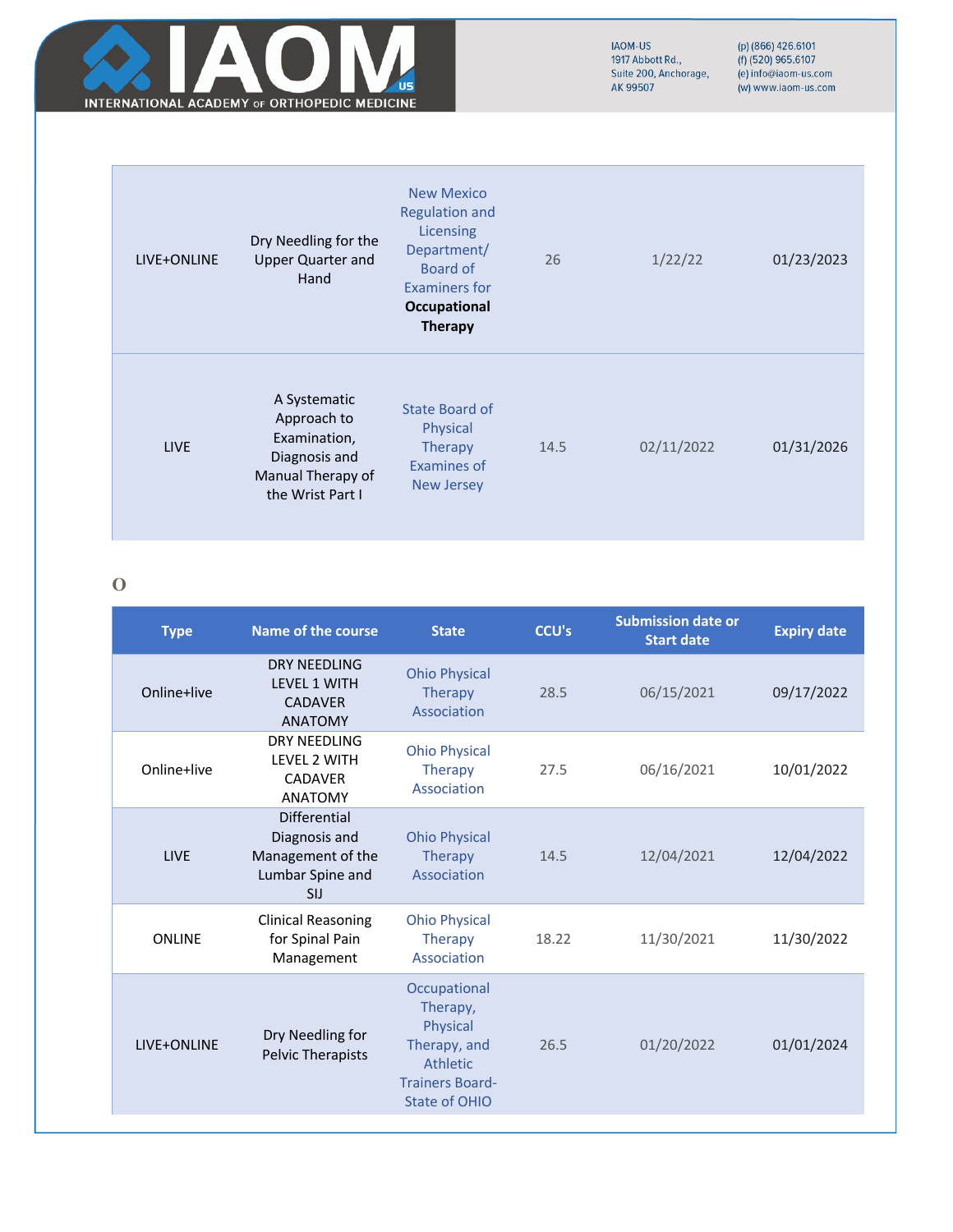

| <b>NEXT</b>   | A Complete<br>Clinician's Approach<br>to Musculoskeletal<br>Management of<br>the Shoulder              | <b>Ohio Physical</b><br>Therapy<br>Association                                                                     | 16 | 01/05/2022 | 01/05/2023 |
|---------------|--------------------------------------------------------------------------------------------------------|--------------------------------------------------------------------------------------------------------------------|----|------------|------------|
| <b>ONLINE</b> | Diagnosis and<br>Management of the<br>Shoulder and<br>Shoulder Girdle                                  | <b>Ohio Physical</b><br><b>Therapy</b><br>Association                                                              | 8  | 01/05/2022 | 01/05/2023 |
| LIVE          | A Systematic<br>Approach to<br>Examination,<br>Diagnosis, and<br>Manual Therapy of<br>the Shoulder     | Oklahoma State<br>Board of<br><b>Medical</b><br>Licensure &<br>Supervision                                         | 15 | 02/01/2022 | 01/31/2024 |
| Online        | Introduction to<br>Shoulder<br>Dysfunctions                                                            | <b>Oklahoma State</b><br><b>Board of</b><br><b>Medical</b><br>Licensure &<br>Supervision                           | 3  | 02/01/2022 | 01/31/2024 |
| LIVE+ONLINE   | Dry Needling for the<br><b>Upper Quarter and</b><br>Hand                                               | Occupational<br>Therapy,<br>Physical<br>Therapy, and<br>Athletic<br><b>Trainers Board-</b><br><b>State of OHIO</b> | 26 | 5/19/2022  | 5/19/2024  |
| <b>ONLINE</b> | Diagnosis and<br>Management of<br>Lumbo-Sacral Spine                                                   | <b>Ohio Physical</b><br><b>Therapy</b><br>Association                                                              | 8  | 01/11/2022 | 01/11/2023 |
| <b>NEXT</b>   | A Complete<br>Clinician's Approach<br>to Musculoskeletal<br>Management of the<br><b>Cervical Spine</b> | Oklahoma State<br><b>Board of</b><br><b>Medical</b><br>Licensure &<br>Supervision                                  | 16 | 02/01/2022 | 01/31/2024 |
| <b>NEXT</b>   | A Complete<br>Clinician's Approach<br>to Musculoskeletal<br>Management of<br>Lumbar Spine              | <b>Oklahoma State</b><br><b>Board of</b><br><b>Medical</b><br>Licensure &<br>Supervision                           | 16 | 02/01/2022 | 01/31/2024 |
|               |                                                                                                        |                                                                                                                    |    |            |            |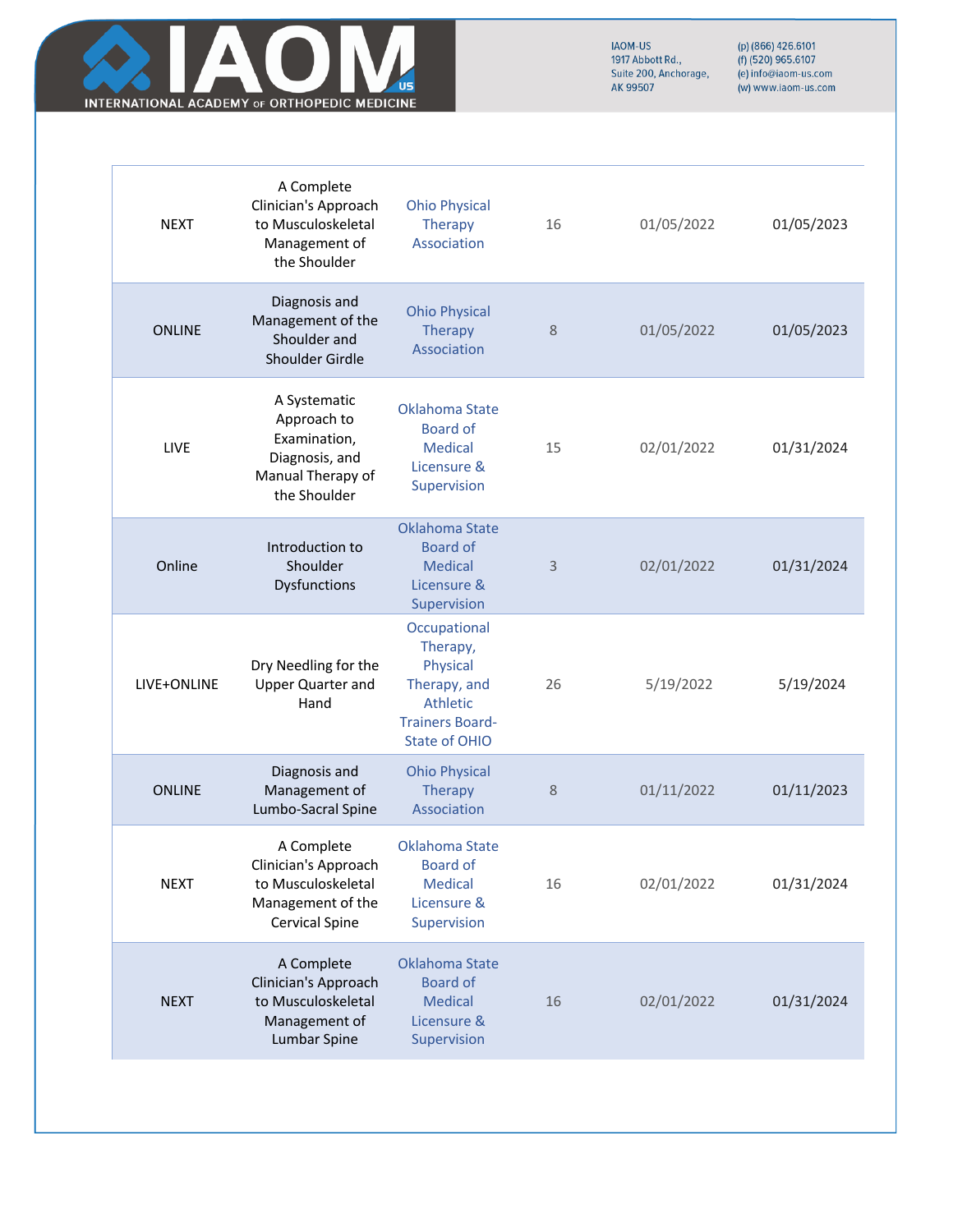

| <b>NEXT</b> | A Complete<br>Clinician's Approach<br>to Musculoskeletal<br>Management of the<br>Knee                          | Oklahoma State<br><b>Board of</b><br><b>Medical</b><br>Licensure &<br>Supervision        | 16 | 02/01/2022 | 01/31/2024 |
|-------------|----------------------------------------------------------------------------------------------------------------|------------------------------------------------------------------------------------------|----|------------|------------|
| <b>NEXT</b> | A Complete<br>Clinician's Approach<br>to Musculoskeletal<br>Management of Hip                                  | <b>Oklahoma State</b><br><b>Board of</b><br><b>Medical</b><br>Licensure &<br>Supervision | 16 | 02/01/2022 | 01/31/2024 |
| <b>NEXT</b> | A Complete<br>Clinician's Approach<br>to Musculoskeletal<br>Management of<br>Foot & Ankle                      | <b>Oklahoma State</b><br><b>Board of</b><br><b>Medical</b><br>Licensure &<br>Supervision | 16 | 02/01/2022 | 01/31/2024 |
| <b>NEXT</b> | A Complete<br>Clinician's Approach<br>to Musculoskeletal<br>Management of<br>the Shoulder                      | Oklahoma State<br><b>Board of</b><br><b>Medical</b><br>Licensure &<br>Supervision        | 16 | 02/01/2022 | 01/31/2024 |
| <b>NEXT</b> | A Complete<br>Clinician's Approach<br>to Musculoskeletal<br>Management of the<br>Thoracic Spine and<br>Ribs    | <b>Oklahoma State</b><br><b>Board of</b><br><b>Medical</b><br>Licensure &<br>Supervision | 16 | 02/01/2022 | 01/31/2024 |
| <b>NEXT</b> | A Complete<br>Clinician's Approach<br>to Musculoskeletal<br>Management of<br>Temporomandibular<br>Dysfunctions | <b>Oklahoma State</b><br><b>Board of</b><br><b>Medical</b><br>Licensure &<br>Supervision | 16 | 02/01/2022 | 01/31/2024 |
| NEXT+ONLINE | Pelvic Floor<br>Contributors To<br>Orthopedic<br>Dysfunctions                                                  | <b>Oklahoma State</b><br><b>Board of</b><br><b>Medical</b><br>Licensure &<br>Supervision | 24 | 02/01/2022 | 01/31/2024 |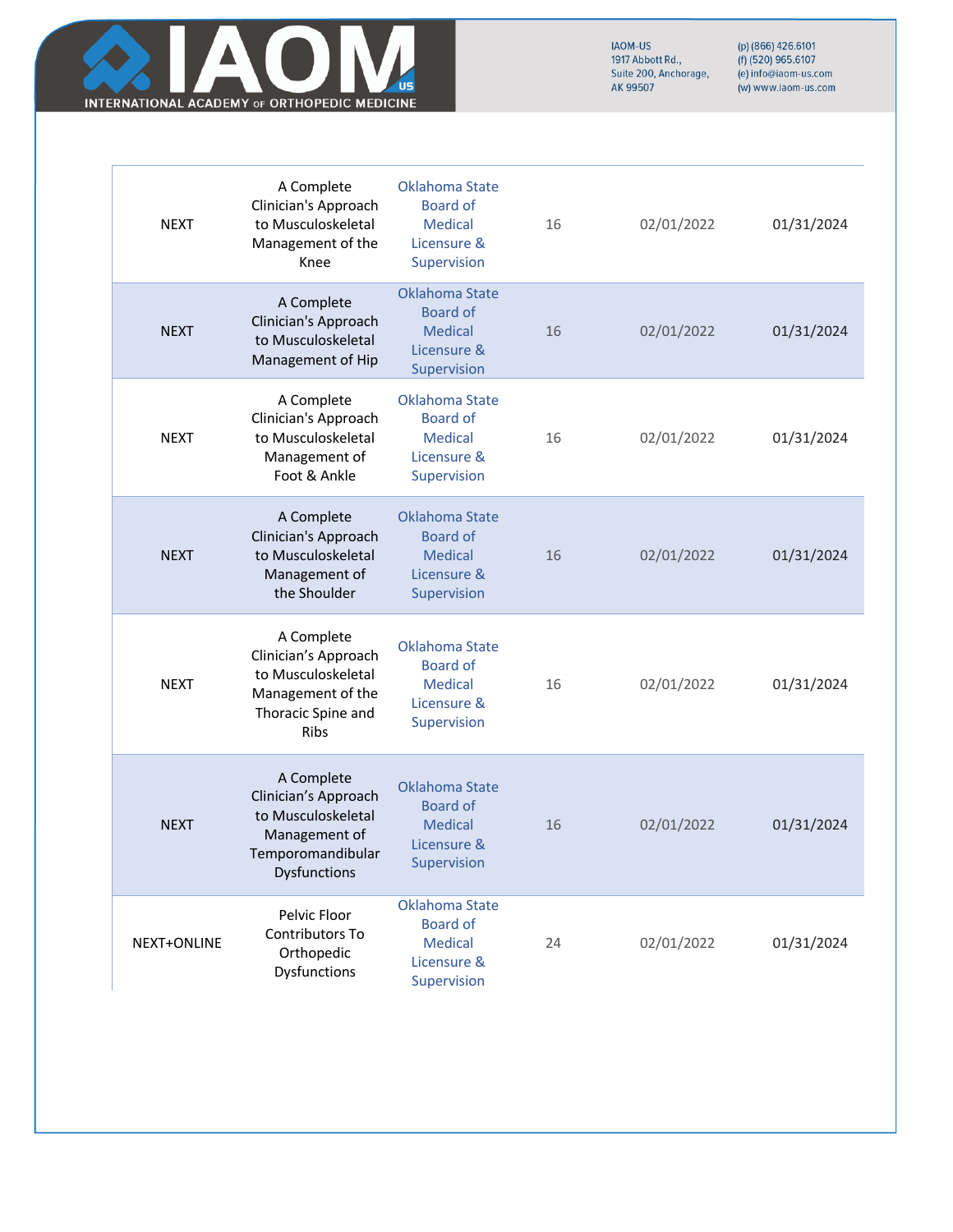

(p) (866) 426.6101<br>(f) (520) 965.6107<br>(e) info@iaom-us.com (w) www.iaom-us.com

| <b>NEXT</b>   | A Complete<br>Clinician's Approach<br>to Musculoskeletal<br>Management of<br>Temporomandibular<br><b>Dysfunctions</b> | <b>Ohio Physical</b><br><b>Therapy</b><br>Association               | 16 | 03/07/2022 | 03/07/2023 |
|---------------|-----------------------------------------------------------------------------------------------------------------------|---------------------------------------------------------------------|----|------------|------------|
| <b>ONLINE</b> | <b>DIAGNOSIS AND</b><br><b>MANAGEMENT OF</b><br>THE HIP AND PUBIC<br><b>SYMPHYSIS</b>                                 | Oklahoma State<br>Board of<br>Medical<br>Licensure &<br>Supervision | 8  | 02/01/2022 | 01/31/2024 |

**R**

| <b>Type</b> | Name of the course                                                           | <b>State</b>                                                          | <b>CCU's</b> | <b>Submission date or</b><br><b>Start date</b> | <b>Expiry date</b> |
|-------------|------------------------------------------------------------------------------|-----------------------------------------------------------------------|--------------|------------------------------------------------|--------------------|
| <b>LIVE</b> | <b>Advanced Manual</b><br>Techniques In<br><b>Cervical Spine</b>             | Rhode Island<br>American<br>Physical<br>Therapy<br>Association        | 8            | 02/17/2022                                     | 02/17/2023         |
| <b>LIVE</b> | <b>Advanced Manual</b><br>Techniques In<br>Thoracic Spine and<br><b>Ribs</b> | Rhode Island<br>American<br>Physical<br><b>Therapy</b><br>Association | 8            | 02/16/2022                                     | 02/16/2023         |

S

| <b>Type</b>   | Name of the course                                       | <b>State</b>                  | <b>CCU's</b> | <b>Submission date or</b><br><b>Start date</b> | <b>Expiry date</b> |
|---------------|----------------------------------------------------------|-------------------------------|--------------|------------------------------------------------|--------------------|
| LIVE+ONLINE   | Dry Needling for the<br><b>Upper Quarter and</b><br>Hand | <b>APTA South</b><br>Carolina | 26           | 01/12/2022                                     | 01/11/2023         |
| <b>ONLINE</b> | Introduction to<br><b>Trigger Point Dry</b><br>Needling  | <b>APTA South</b><br>Carolina |              | 04/04/2022                                     | 04/03/2023         |

**T**

| <b>Type</b> | Name of the course | <b>State</b> | <b>CCU's</b> | <b>Submission date or</b><br><b>Start date</b> | <b>Expiry date</b> |
|-------------|--------------------|--------------|--------------|------------------------------------------------|--------------------|
|             |                    |              |              |                                                |                    |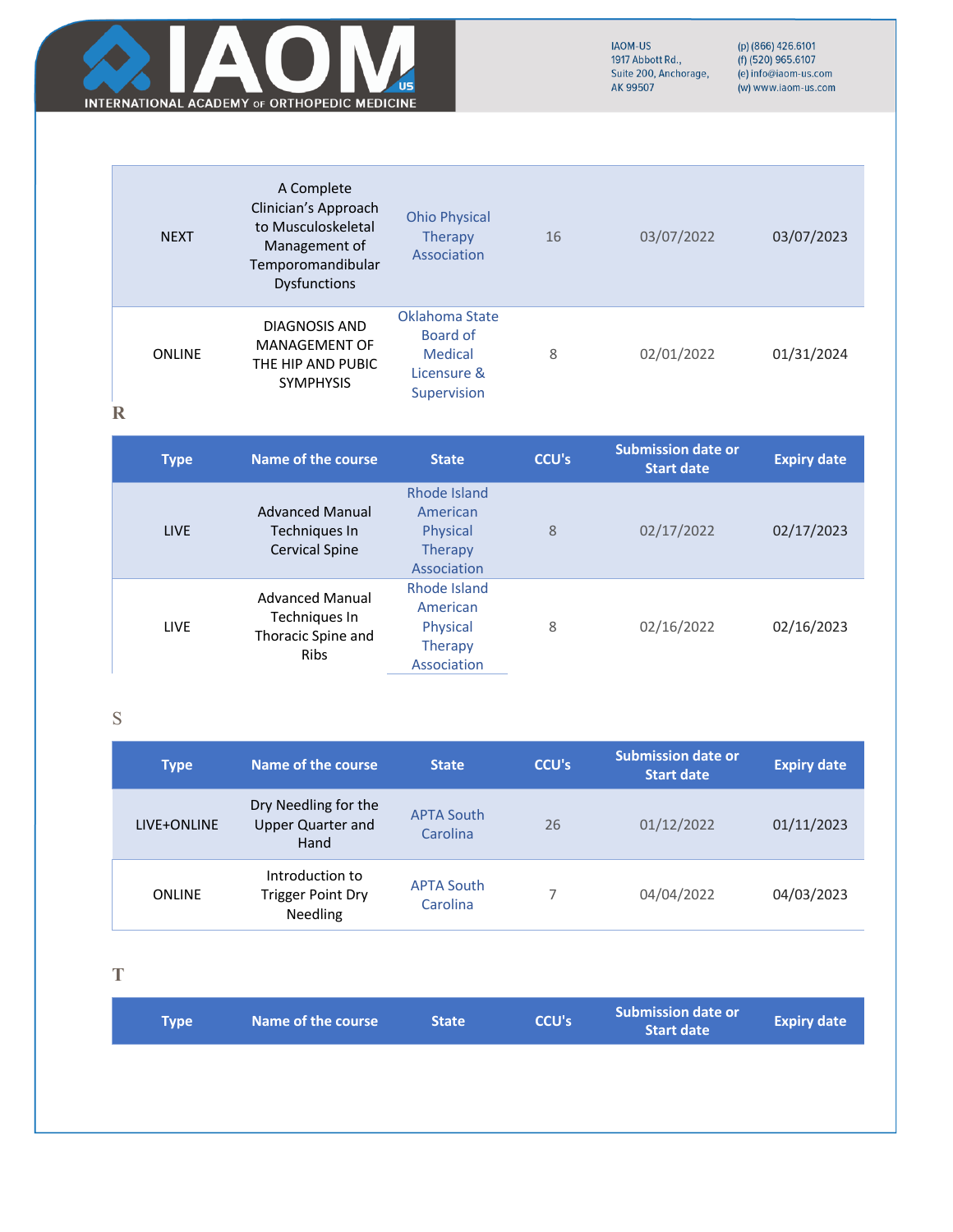

| <b>NEXT</b>   | A Complete<br>Clinician's Approach<br>to Musculoskeletal<br>Management of HIP<br>Pain          | <b>Texas Physical</b><br>Therapy<br>Association        | 16   | 10/14/2020 | 10/14/2022  |
|---------------|------------------------------------------------------------------------------------------------|--------------------------------------------------------|------|------------|-------------|
| <b>NEXT</b>   | Complete Clinician's<br>Approach to<br>Musculoskeletal<br>Management of<br>Shoulder Pain       | <b>Texas Physical</b><br><b>Therapy</b><br>Association | 16   | 01/20/2021 | 01/20/2023  |
| <b>NEXT</b>   | Complete Clinician's<br>Approach to<br>Musculoskeletal<br>Management of<br>Foot and Ankle Pain | <b>Texas Physical</b><br>Therapy<br>Association        | 16   | 01/08/2021 | 01/08/2023. |
| <b>NEXT</b>   | Complete Clinician's<br>Approach to<br>Musculoskeletal<br>Management of<br>Knee Pain           | <b>Texas Physical</b><br>Therapy<br>Association        | 16   | 11/17/2020 | 11/17/2022. |
| <b>NEXT</b>   | Complete Clinician's<br>Approach to<br>Musculoskeletal<br>Management of<br>Cervical Pain       | <b>Texas Physical</b><br>Therapy<br>Association        | 16   | 09/23/2020 | 09/23/2022. |
| <b>ONLINE</b> | Introduction to<br><b>Trigger Point Dry</b><br>Needling                                        | <b>Texas Physical</b><br>Therapy<br>Association        | 7    | 10/01/2020 | 10/01/2021. |
| <b>LIVE</b>   | <b>Clinical Examination</b><br>and Musculoskeletal<br>Management of the<br>Knee                | <b>Texas Physical</b><br>Therapy<br>Association        | 14.5 | 12/03/2020 | 12/09/2022  |
|               |                                                                                                |                                                        |      |            |             |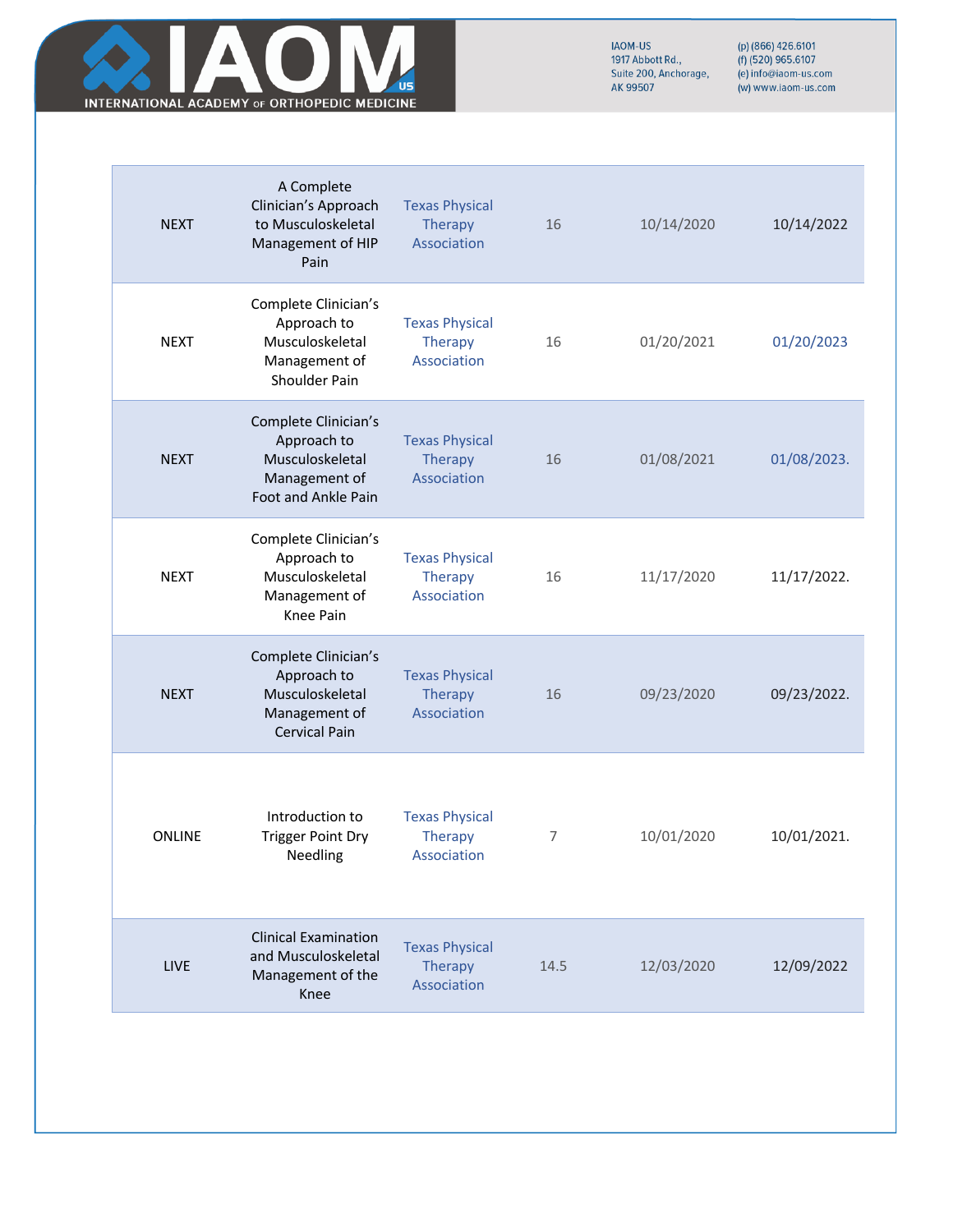

| <b>NEXT</b>   | A Complete<br>Clinician's Approach<br>to Musculoskeletal<br>Management of<br>Lumbar Pain                       | <b>Texas Physical</b><br>Therapy<br>Association        | 16    | 10/21/2020 | 10/21/2022 |
|---------------|----------------------------------------------------------------------------------------------------------------|--------------------------------------------------------|-------|------------|------------|
| <b>NEXT</b>   | A Complete<br>Clinician's Approach<br>to Musculoskeletal<br>Management of<br>Temporomandibular<br>Dysfunctions | <b>Texas Physical</b><br>Therapy<br>Association        | 16.00 | 03/17/21   | 03/17/2023 |
| <b>ONLINE</b> | Diagnosis and<br>Management of the<br>Knee                                                                     | <b>Texas Physical</b><br><b>Therapy</b><br>Association | 8.50  | 10/02/2020 | 10/02/2022 |
| <b>ONLINE</b> | Diagnosis and<br>Management of the<br>Shoulder                                                                 | <b>Texas Physical</b><br>Therapy<br>Association        | 8.00  | 11/09/2020 | 11/09/2022 |
| <b>NEXT</b>   | A Complete<br>Clinician's Approach<br>to Musculoskeletal<br>Management of<br>Thoracic                          | <b>Texas Physical</b><br>Therapy<br>Association        | 16.00 | 02/01/2021 | 02/01/2023 |
| <b>ONLINE</b> | Diagnosis and<br>Management of the<br>hip and Pubic<br>Symphysis                                               | <b>Texas Physical</b><br>Therapy<br>Association        | 8.00  | 10/14/2020 | 10/14/2022 |
| <b>ONLINE</b> | Diagnosis and<br>Management of the<br>F&A                                                                      | <b>Texas Physical</b><br><b>Therapy</b><br>Association | 8.00  | 09/28/2020 | 09/28/2022 |
| <b>ONLINE</b> | <b>Trigger Point Level II</b>                                                                                  | <b>Texas Physical</b><br><b>Therapy</b><br>Association | 5.00  | 04/30/2021 | 04/30/2023 |
| LIVE          | <b>Advanced Manual</b><br>Techniques In Foot<br>and Ankle                                                      | <b>Texas Physical</b><br><b>Therapy</b><br>Association | 8     | 08/05/2021 | 08/05/2023 |
| LIVE          | <b>Advanced Manual</b><br>Techniques In Knee                                                                   | <b>Texas Physical</b><br><b>Therapy</b><br>Association | 8     | 08/06/2021 | 08/06/2023 |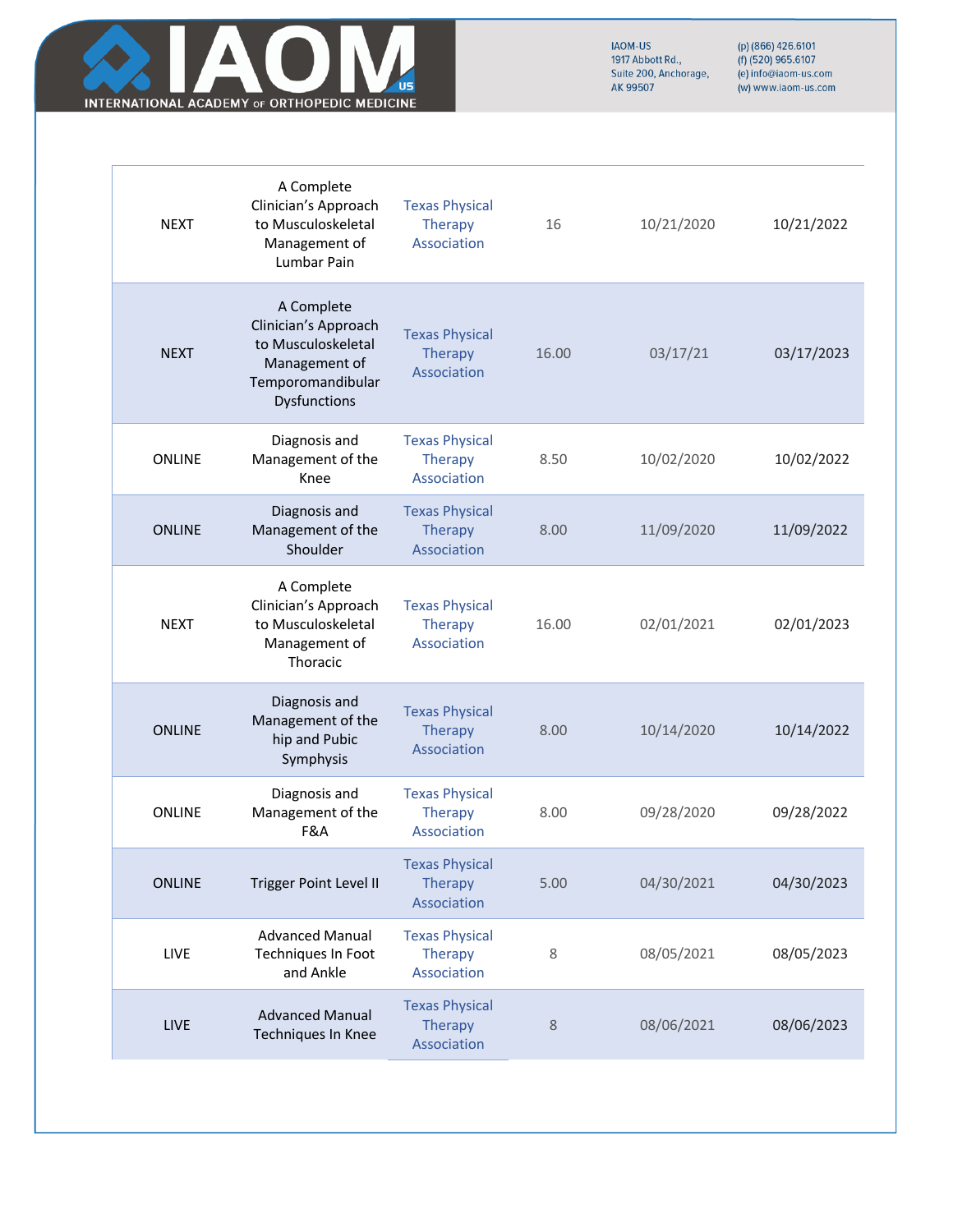

| <b>LIVE</b>   | <b>Advanced Manual</b><br>Techniques in Hip<br>Joint                                                      | <b>Texas Physical</b><br><b>Therapy</b><br>Association                  | 8    | 08/06/2021 | 08/06/2023 |
|---------------|-----------------------------------------------------------------------------------------------------------|-------------------------------------------------------------------------|------|------------|------------|
| <b>ONLINE</b> | Introduction to<br><b>Trigger Point Dry</b><br>Needling                                                   | <b>Texas Physical</b><br>Therapy<br>Association                         | 7    | 10/01/2021 | 10/01/2023 |
| LIVE          | Differential<br>Diagnosis and<br>Musculoskeletal<br>Management of<br>Cervical<br>Spine                    | <b>Texas Physical</b><br>Therapy<br>Association                         | 14.5 | 10/11/2021 | 10/11/2023 |
| <b>ONLINE</b> | Diagnosis and<br>Management of the<br><b>Cervical Spine</b>                                               | <b>Texas Physical</b><br>Therapy<br>Association                         | 8    | 11/11/2021 | 01/11/2023 |
| <b>ONLINE</b> | Diagnosis and<br>Management of the<br>Lumbosacral Spine<br>and Sacroiliac Joint                           | <b>Texas Physical</b><br><b>Therapy</b><br>Association                  | 8.5  | 10/06/2021 | 10/06/2023 |
| <b>ONLINE</b> | <b>Clinical Reasoning</b><br>for Spinal Pain<br>Management                                                | <b>Texas Physical</b><br>Therapy<br>Association                         | 19   | 09/24/2021 | 09/24/2023 |
| <b>ONLINE</b> | Diagnosis and<br>Management Distal<br><b>Upper Extremity</b>                                              | <b>Texas</b><br>Occupational<br><b>Therapy</b><br>Association<br>(TOTA) | 8    | 11/01/2021 | 11/01/2022 |
| LIVE          | Differential<br>Diagnosis and<br>Musculoskeletal<br>Management of<br>Distal Upper<br>Extremity            | <b>Texas</b><br>Occupational<br><b>Therapy</b><br>Association<br>(TOTA) | 14.5 | 09/09/2021 | 09/09/2022 |
| LIVE          | Differential<br>Diagnosis and<br>Musculoskeletal<br>Management of<br>Lumbar Spine and<br>Sacroiliac Joint | <b>Texas Physical</b><br>Therapy<br>Association                         | 14.5 | 01/03/2022 | 01/03/2024 |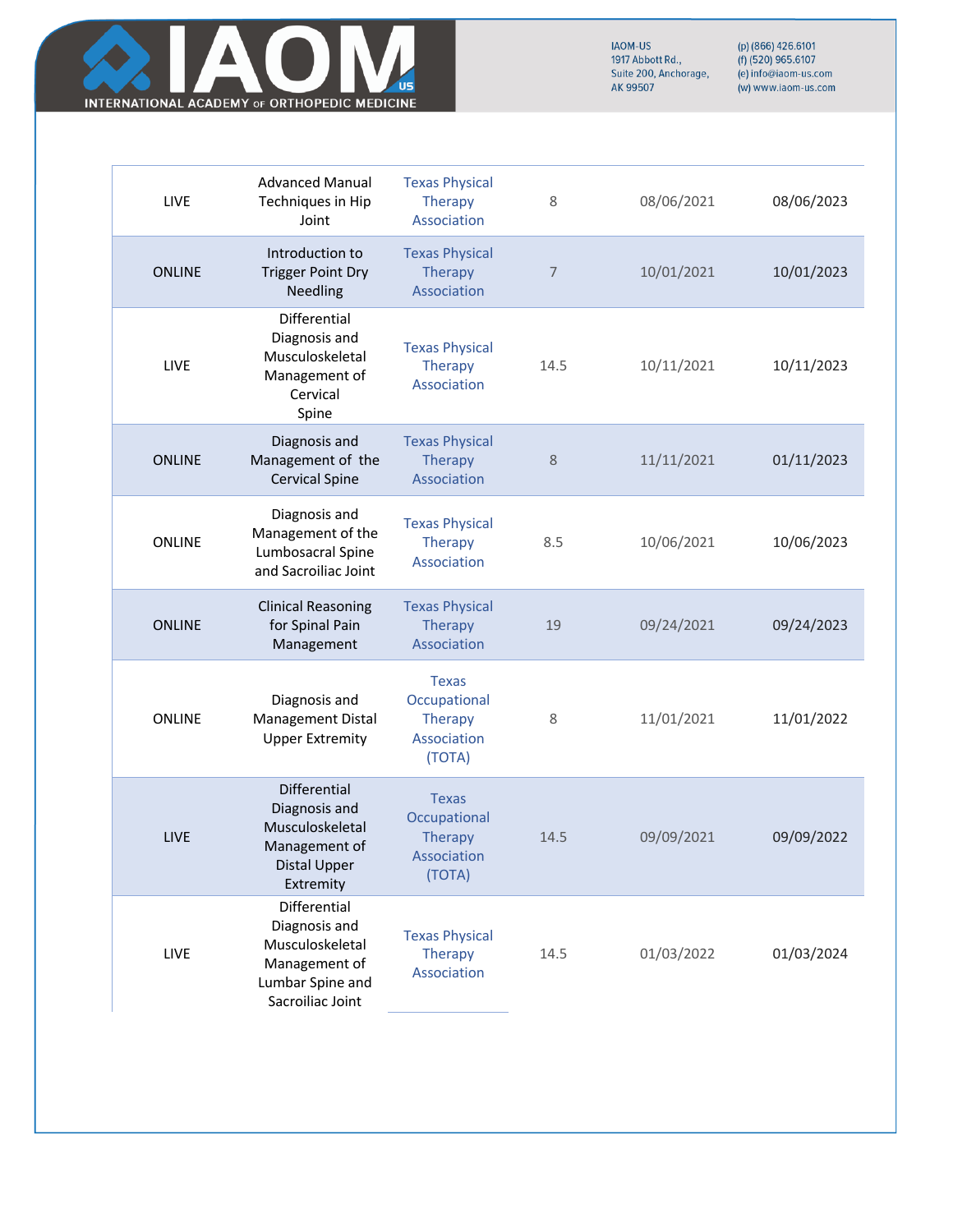

| <b>LIVE</b>   | A Systematic<br>Approach to<br>Examination,<br>Diagnosis, and<br>Manual Therapy of<br>the Shoulder | <b>APTA</b><br><b>Tennessee</b>                                         | 18   | 02/19/2022 | 02/18/2023 |
|---------------|----------------------------------------------------------------------------------------------------|-------------------------------------------------------------------------|------|------------|------------|
| <b>ONLINE</b> | Diagnosis and<br>Management of the<br><b>Thoracic Spine</b>                                        | <b>Texas Physical</b><br>Therapy<br>Association                         | 7.00 | 12/17/2021 | 12/17/2022 |
| <b>LIVE</b>   | Differential<br>Diagnosis and<br>Management of the<br><b>Cervical Spine</b>                        | <b>Texas</b><br>Occupational<br><b>Therapy</b><br>Association<br>(TOTA) | 14.5 | 10/16/2021 | 10/16/2022 |
| <b>ONLINE</b> | Diagnosis and<br>Management of the<br><b>Cervical Spine</b>                                        | <b>Texas</b><br>Occupational<br>Therapy<br>Association<br>(TOTA)        | 7.5  | 10/15/2021 | 10/15/2022 |
| LIVE          | <b>DRY NEEDLING</b><br>LEVEL 1 WITH<br><b>CADAVER</b><br><b>ANATOMY</b>                            | <b>Texas Physical</b><br><b>Therapy</b><br>Association                  | 21.5 | 01/02/2022 | 01/02/2023 |
| LIVE+ONLINE   | DRY NEEDLING<br>LEVEL 2 WITH<br>CADAVER<br><b>ANATOMY</b>                                          | <b>Texas Physical</b><br>Therapy<br>Association                         | 27.5 | 01/31/2022 | 02/01/2023 |
| LIVE          | A Systematic<br>Approach to<br>Examination,<br>Diagnosis, and<br>Manual Therapy of<br>the Shoulder | <b>Texas Physical</b><br><b>Therapy</b><br>Association                  | 15   | 02/18/2022 | 02/18/2023 |
| <b>ONLINE</b> | Introduction to<br>Shoulder<br>Dysfunctions                                                        | <b>Texas Physical</b><br><b>Therapy</b><br>Association                  | 3    | 01/02/2022 | 02/01/2023 |
| <b>ONLINE</b> | Diagnosis and<br><b>Management Distal</b><br><b>Upper Extremity</b>                                | <b>Texas Physical</b><br><b>Therapy</b><br>Association                  | 8    | 01/19/2022 | 01/13/2023 |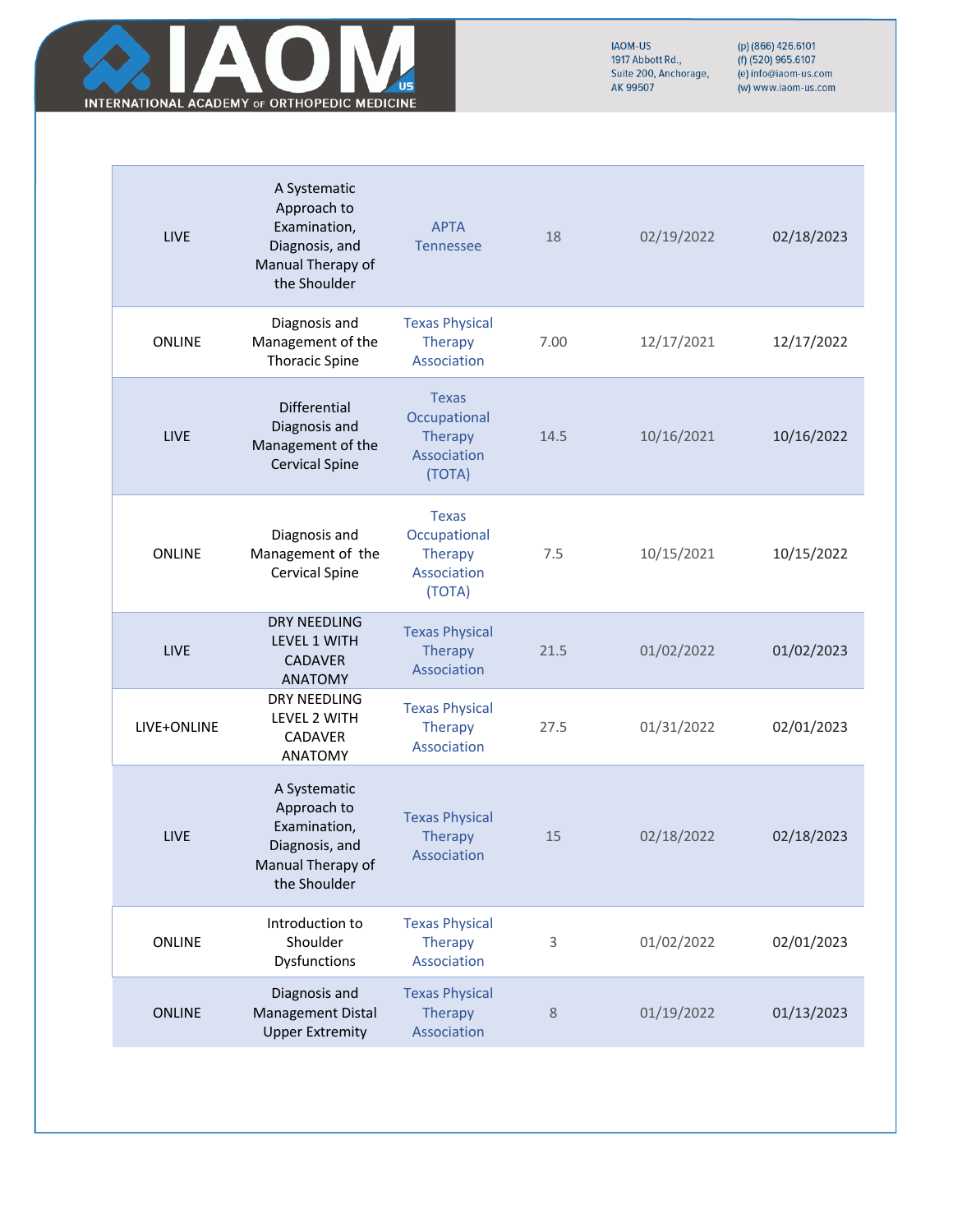

(p) (866) 426.6101<br>(f) (520) 965.6107<br>(e) info@iaom-us.com (w) www.iaom-us.com

| <b>LIVE</b> | Differential<br>Diagnosis and<br>Musculoskeletal<br>Management of the<br>Thoracic Spine and<br><b>Ribs</b> | <b>Texas Physical</b><br><b>Therapy</b><br>Association | 14.5  | 01/20/2022 | 01/20/2023 |
|-------------|------------------------------------------------------------------------------------------------------------|--------------------------------------------------------|-------|------------|------------|
| <b>LIVE</b> | <b>Evaluation and</b><br>Management of<br>Temporomandibular<br><b>Disorders</b>                            | <b>Texas Physical</b><br><b>Therapy</b><br>Association | 13    | 06/05/2021 | 06/05/2022 |
| Online      | Sensorimotor<br>Control and<br>Rehabilitation<br>(SenMoCOR) of the<br>Lower Quarter                        | <b>Texas Physical</b><br><b>Therapy</b><br>Association | 4.25  | 02/15/2022 | 02/15/2023 |
| Live        | Sensorimotor<br>Control<br>(SenMoCOR™) and<br>Rehabilitation of the<br>Lower Quarter                       | <b>Texas Physical</b><br><b>Therapy</b><br>Association | 15.25 | 06/03/2022 | 06/03/2023 |

#### V

| <b>Type</b> | Name of the course                                                                                                    | <b>State</b>         | <b>CCU's</b> | <b>Submission date or</b><br><b>Start date</b> | <b>Expiry date</b> |
|-------------|-----------------------------------------------------------------------------------------------------------------------|----------------------|--------------|------------------------------------------------|--------------------|
| <b>NEXT</b> | A Complete<br>Clinician's Approach<br>to Musculoskeletal<br>Management of<br>Temporomandibular<br><b>Dysfunctions</b> | <b>APTA Virginia</b> | 16           | 09/08/2021                                     | 10/28/2022         |

#### W

| <b>Type</b> | Name of the course | <b>State</b> | <b>CCU's</b> | Submission date or<br><b>Start date</b> | <b>Expiry date</b> |
|-------------|--------------------|--------------|--------------|-----------------------------------------|--------------------|
|             |                    |              |              |                                         |                    |